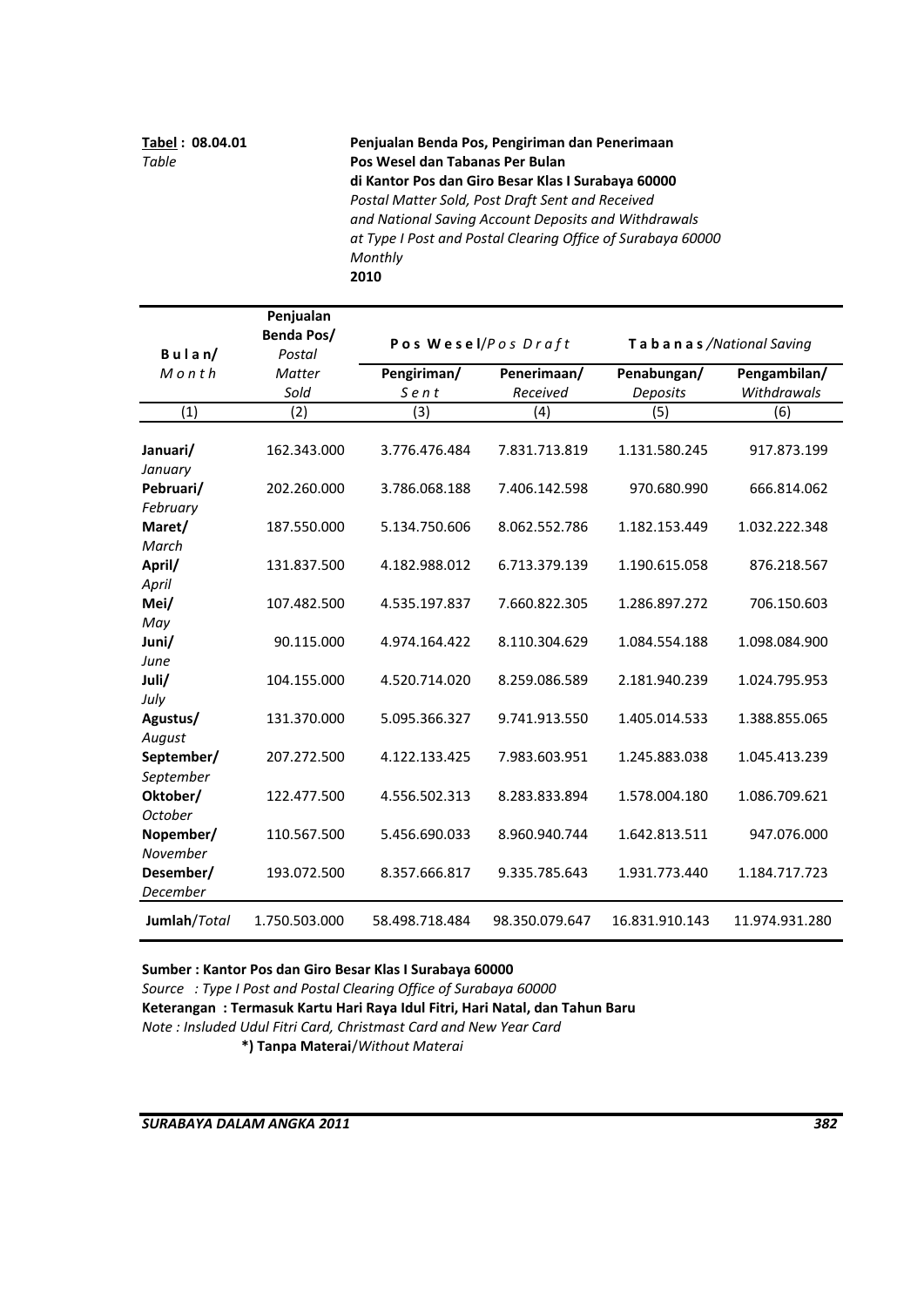**Tabel : 08.04.02 Penjualan Benda Pos, Pengiriman dan Penerimaan** *Table*  **Pos Wesel dan Tabanas Per Bulan di Kantor Pos Surabaya Selatan 60400** *Postal Matter Sold, Post Draft Sent and Received and National Saving Account Deposits and Withdrawals at Post Office of South Surabaya 60400 Monthly*  **2010**

|                             | Penjualan<br>Benda Pos/ | Pos Wesel/Pos Draft |                |                         |                |
|-----------------------------|-------------------------|---------------------|----------------|-------------------------|----------------|
| $B$ ulan/                   | Postal                  |                     |                | Tabanas/National Saving |                |
| $M$ $o$ $n$ $th$            | <b>Matter</b>           | Pengiriman/         | Penerimaan/    | Penabungan/             | Pengambilan/   |
|                             | Sold                    | Sent                | Received       | Deposits                | Withdrawals    |
| (1)                         | (2)                     | (3)                 | (4)            | (5)                     | (6)            |
| Januari/<br>January         | 110.207.500             | 1.092.585.322       | 2.013.582.166  | 988.973.531             | 784.880.450    |
| Pebruari/                   | 93.252.500              | 2.442.784.319       | 2.137.253.002  | 1.840.964.468           | 967.492.177    |
| February<br>Maret/<br>March | 85.034.500              | 3.043.936.032       | 2.753.248.808  | 880.402.328             | 983.700.722    |
| April/<br>April             | 114.009.000             | 2.457.505.317       | 2.387.227.649  | 1.619.235.249           | 1.031.483.797  |
| Mei/<br>May                 | 102.420.000             | 2.528.971.037       | 2.767.057.453  | 2.794.369.767           | 1.140.409.680  |
| Juni/<br>June               | 67.097.344              | 2.456.424.134       | 2.709.380.031  | 2.301.899.424           | 1.478.396.469  |
| Juli/<br>July               | 79.440.000              | 2.650.671.428       | 2.935.993.088  | 1.938.947.903           | 1.080.427.220  |
| Agustus/<br>August          | 149.762.000             | 3.156.434.225       | 3.311.172.517  | 2.381.350.767           | 1.407.895.631  |
| September/<br>September     | 128.934.000             | 2.253.361.638       | 3.156.686.850  |                         |                |
| Oktober/<br>October         | 81.475.000              | 3.325.301.121       | 3.083.568.316  | 2.091.462.334           | 1.248.000.104  |
| Nopember/<br>November       | 109.722.000             | 3.416.370.401       | 3.248.029.724  | 2.109.791.122           | 1.354.262.140  |
| Desember/<br>December       | 161.833.000             | 3.084.307.903       | 3.335.526.078  | 1.890.261.944           | 1.094.985.614  |
| Jumlah/Total                | 1.283.186.844           | 31.908.652.877      | 33.838.725.682 | 20.837.658.837          | 12.571.934.004 |

**Sumber : Kantor Pos Surabaya Selatan 60400** 

*Source : Post Office of South Surabaya 60400* **Keterangan : Termasuk Kartu Hari Raya Idul Fitri, Hari Natal, dan Tahun Baru**

*Note : Insluded Udul Fitri Card, Christmast Card and New Year Card*

\*) **Tanpa Materai**/*Without Materai*

… Data Tidak Tersedia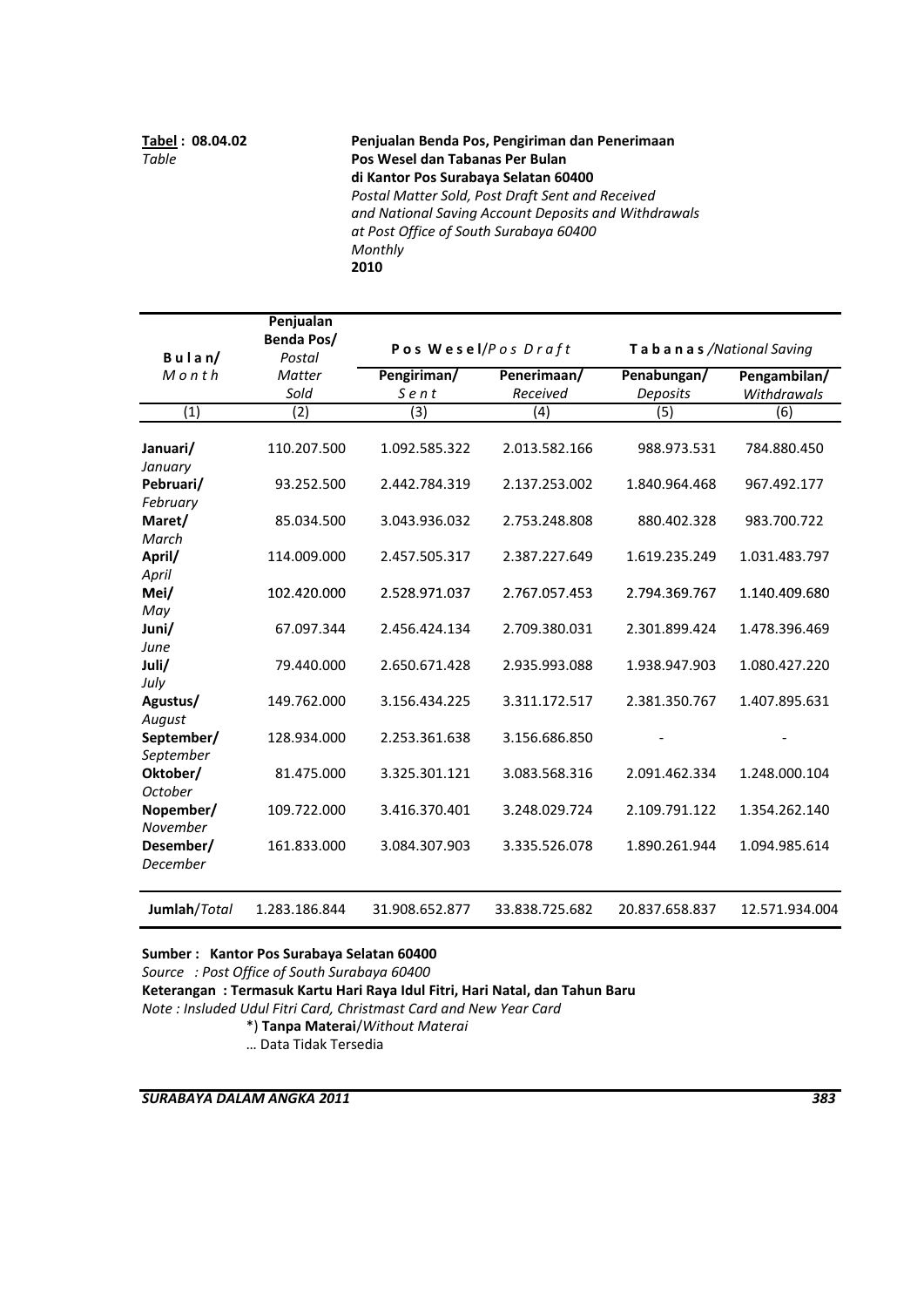**Tabel : 08.04.03 Penjualan Benda Pos, Pengiriman dan Penerimaan** *Table*  **Pos Wesel Serta Tabanas di Kantor Pos dan Giro Besar Klas I Surabaya 60000** *Postal Matter Sold, Post Draft Sent and Received and National Saving Account Deposits and Withdrawals at Type I Post and Postal Clearing Office of Surabaya 60000* **2000 ‐ 2010 (** *000 Rp* **)** 

| $B$ ulan/ | Penjualan<br>Benda Pos/<br>Postal |                     | Pos Wesel/Pos Draft     |                         | Tabanas / National Saving   |
|-----------|-----------------------------------|---------------------|-------------------------|-------------------------|-----------------------------|
| Month     | <b>Matter</b><br>Sold             | Pengiriman/<br>Sent | Penerimaan/<br>Received | Penabungan/<br>Deposits | Pengambilan/<br>Withdrawals |
| (1)       | (2)                               | $\overline{3)}$     | $\overline{(4)}$        | (5)                     | (6)                         |
| 2000      | 17.376.439                        | 27.487.551          | 29.278.256              | 12.695.702              | 12.676.858                  |
| 2001      | 4.757.000                         | 22.119.000          | 21.028.000              | 21.132.000              | 18.798.000                  |
| 2002      | 4.972.681                         | 26.416.287          | 22.364.856              | 17.737.120              | 16.542.167                  |
| 2003      | 4.974.095                         | 30.124.131          | 20.583.339              | 19.281.549              | 15.531.986                  |
| 2004      | 11.322.523                        | 31.811.665          | 25.519.201              | 7.059.656               | 7.569.921                   |
| 2005      | 10.463.039                        | 32.005.825          | 27.231.839              | 7.720.328               | 7.988.376                   |
| 2006      | 4.178.599                         | 37.702.968          | 25.071.025              | 9.094.550               | 7.610.519                   |
| 2007      | 3.193.914                         | 46.694.295          | 21.822.281              | 9.798.194               | 6.467.359                   |
| 2008      | 2.728.916                         | 39.311.552          | 47.437.411              | 20.696.260              | 16.768.987                  |
| 2009      | 2.131.199                         | 86.249.287          | 46.609.094              | 30.183.433              | 11.426.458                  |
| 2010      | 1.750.503                         | 58.498.718          | 98.350.080              | 16.831.910              | 11.974.931                  |

**Sumber : Kantor Pos dan Giro Besar Klas I Surabaya 60000**

*Source : Type I Post and Postal Clearing Office of Surabaya 60000*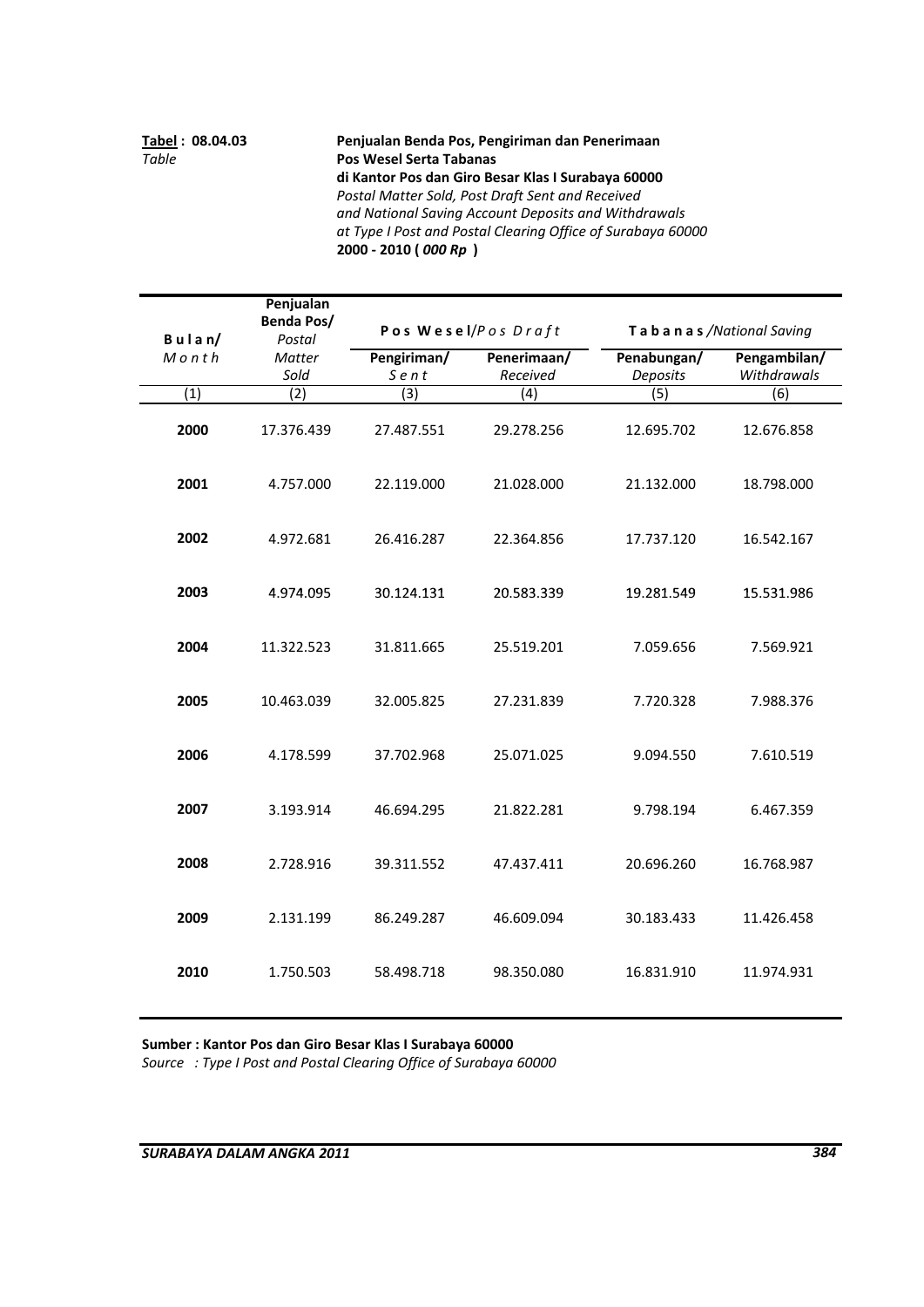|       | Tabel: 08.04.04                                  | Penjualan Benda Pos, Pengiriman dan Penerimaan       |
|-------|--------------------------------------------------|------------------------------------------------------|
| Table | <b>Pos Wesel Serta Tabanas</b>                   |                                                      |
|       |                                                  | di Kantor Pos Surabaya Selatan 60400                 |
|       | Postal Matter Sold, Post Draft Sent and Received |                                                      |
|       |                                                  | and National Saving Account Deposits and Withdrawals |
|       |                                                  | at Post Office of South Surabaya 60400               |
|       |                                                  | 2003 - 2009 (000 Rp)                                 |

|                        | Penjualan<br>Benda Pos/  |                     | Pos Wesel/Pos Draft     | Tabanas/National Saving |                             |
|------------------------|--------------------------|---------------------|-------------------------|-------------------------|-----------------------------|
| $B$ ulan/<br>$M$ on th | Postal<br>Matter<br>Sold | Pengiriman/<br>Sent | Penerimaan/<br>Received | Penabungan/<br>Deposits | Pengambilan/<br>Withdrawals |
| (1)                    | (2)                      | (3)                 | (4)                     | (5)                     | (6)                         |
|                        |                          |                     |                         |                         |                             |
| 2003                   | 2.205.991                | 12.914.407          | 17.044.697              | 3.527.545               | 3.136.376                   |
| 2004                   | 2.123.286.500            | 12.386.887.548      | 18.161.211.728          | 3.037.200.575           | 3.320.985.915               |
| 2005                   | 1.952.944.500            | 4.242.206.469       | 8.269.936.032           | 3.715.328.250           | 3.245.619.947               |
| 2006                   | 2.155.531                | 11.131.536          | 6.835.616               | 1.921.234               | 1.923.623                   |
| 2007                   | 1.240.832.500            | 13.893.826.214      | 110.606.512.243         | 8.215.097.424           | 9.158.937.287               |
| 2008                   | 1.472.335.350            | 18.467.764.686      | 19.683.739.103          | 35.797.449.232          |                             |
| 2009                   | 1.176.750.000            | 18.350.546.943      | 25.521.843.786          | 16.064.865.181          | 60.739.605.306              |
| 2010                   | 1.283.186.844            | 31.908.652.887      | 33.838.726.582          | 20.837.685.837          | 12.071.934.004              |

**Sumber : Kantor Pos Surabaya Selatan 60400**  *Source : Post Office of South Surabaya 60400*

**\*) Tanpa Materai**/*Without Materai*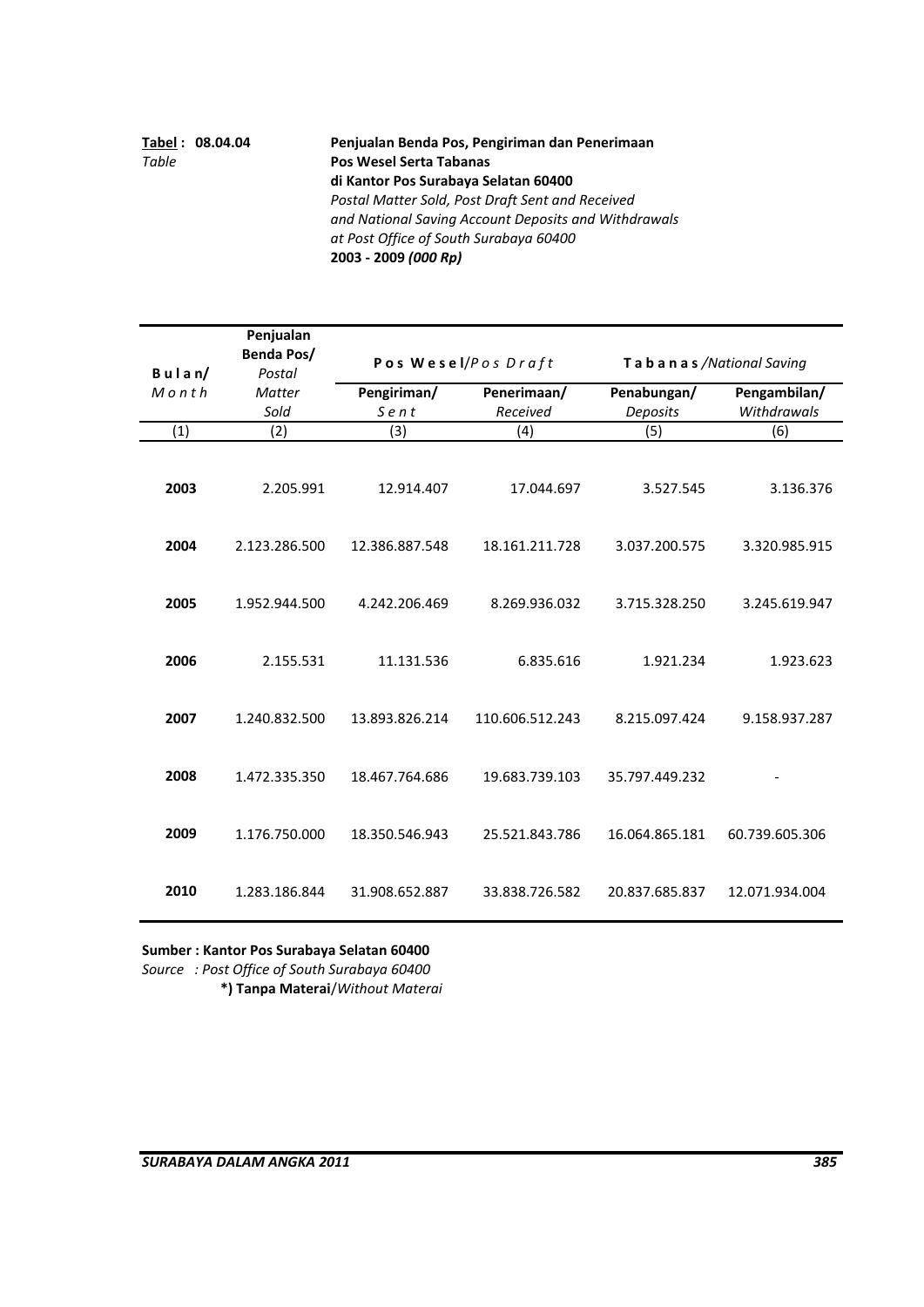**Tabel : 08.04.05 Banyaknya Surat yang Dikirim menurut** *Table*  **Jenisnya Per Bulan di Kantor Pos dan Giro Besar Klas I Surabaya 60000** *Number of Mail Sent by Kinds Monthly at Type I Post and Postal Clearing Office of Surabaya 60000* **2010**

|                                              | Surat/Mail                                    |                            |                          |                    |                |                         |                                     |
|----------------------------------------------|-----------------------------------------------|----------------------------|--------------------------|--------------------|----------------|-------------------------|-------------------------------------|
| $B$ ulan/<br>Month                           | Kilat<br>Khusus/<br><b>Special</b><br>Express | Biasa*)/<br>Ordinary<br>*) | Tercatat/<br>Registered  | Kilat/<br>Express  | <b>EMS</b>     | Jumlah/<br><b>Total</b> | Post<br>Paket/<br>Postal<br>Package |
| $\overline{(1)}$                             | (2)                                           | (3)                        | (4)                      | (5)                | (6)            | (7)                     | (8)                                 |
| Januari/<br>January<br>Pebruari/<br>February | 45.678<br>47.418                              | 55.456<br>96.580           |                          | 34.548<br>34.193   | 1.086<br>1.108 | 81.312<br>82.719        | 3.452<br>3.300                      |
| Maret/<br>March<br>April/                    | 54.419<br>54.419                              | 59.451<br>61.827           |                          | 107.187<br>56.378  | 1.104<br>1.141 | 162.710<br>111.938      | 3.692<br>3.673                      |
| April<br>Mei/<br>May                         | 39.258                                        | 53.521                     |                          | 126.841            | 769            | 166.868                 | 3.955                               |
| Juni/<br>June<br>Juli/                       | 47.666<br>44.535                              | 46.231<br>52.642           | $\overline{\phantom{a}}$ | 126.885<br>238.040 | 1.310<br>1.145 | 175.861<br>283.720      | 5.453<br>5.021                      |
| July<br>Agustus/<br>August                   | 44.561                                        | 55.124                     |                          | 92.035             | 1.109          | 137.705                 | 6.655                               |
| September/<br>September<br>Oktober/          | 38.124<br>35.768                              | 85.764<br>50.469           |                          | 32.087<br>41.703   | 1.034<br>671   | 71.245<br>78.142        | 3.936<br>4.580                      |
| October<br>Nopember/<br>November             | 38.018                                        | 57.537                     |                          | 46.883             | 768            | 85.669                  | 4.679                               |
| Desember/<br>December                        | 38.583                                        | 68.241                     |                          | 48.059             | 945            | 87.587                  | 4.620                               |
| Jumlah/Total                                 | 528.447                                       | 742.843                    |                          | 984.839            | 12.190         | 1.525.476               | 53.016                              |

**Sumber : Kantor Pos dan Giro Besar Klas I Surabaya 60000**

*Source : Type I Post and Postal Clearing Office of Surabaya 60000*

**Keterangan : \*) termasuk surat dinas, Hari Raya Idul Fitri, Natal dan Tahun Baru, Kotak**

**Pos**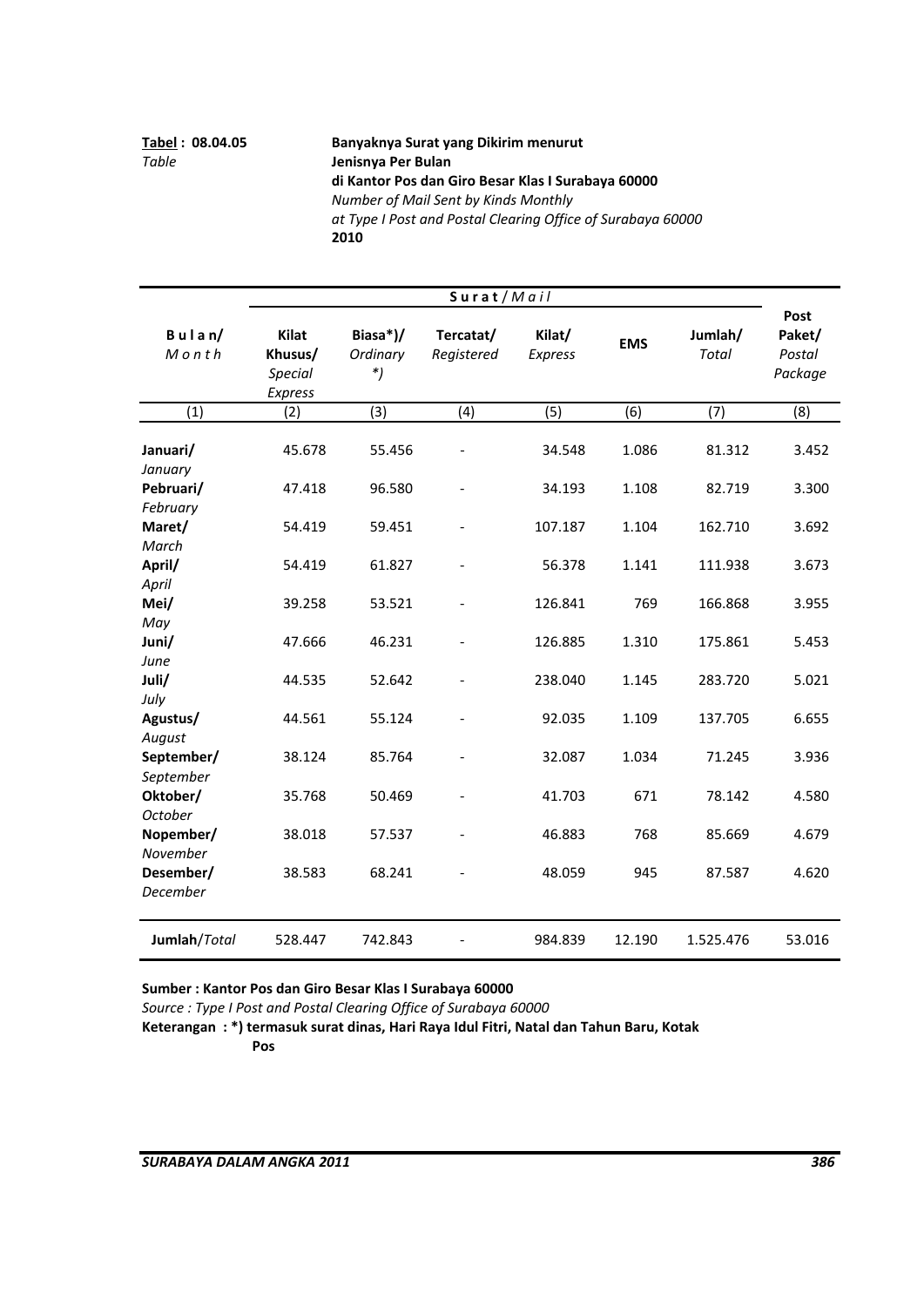# **Tabel : 08.04.06 Banyaknya Surat yang Dikirim menurut** *Table*  **Jenisnya Per Bulan di Kantor Pos Surabaya Selatan 60400** *Number of Mail Sent by Kinds Monthly at Post Office of South Surabaya 60400* **2010**

 **Januari/** 38.326 18.750 179 18.343 663 76.261 2.210 *January* **Pebruari/** 37.105 16.253 536 17.857 603 72.354 1.621 *February* **Maret/** 43.339 17.620 270 20.783 622 82.634 2.278 *March* **April/** 42.418 18.176 223 18.796 564 80.177 2.770  $(7)$   $(8)$ **Kilat Jumlah/ Biasa\*)/ EMS Tercatat/ Kilat/** *Special \*) Package Express Total* **B u l a n/** *Postal* (1) (2) (3) (4) (5) (6) **S u r a t** / *M a i l* **Paket/** *M o n t h* **Khusus/** *Ordinary Registered Express* **Pos** 42.418 18.176 223 18.796 564 80.177 *April* **Mei/** 41.973 19.115 381 17.133 555 79.157 3.004 *May* **Juni/** 47.781 18.325 350 14.497 575 81.528 3.656 *June* **Juli/** 46.555 18.615 407 14.660 541 80.778 3.704 *July* **Agustus/** 42.840 26.237 382 14.140 614 84.213 4.830 *August* **September/** 40.832 20.915 389 12.117 591 74.844 2.937 *September* **Oktober/** 45.177 17.818 619 11.229 656 75.499 3.765 *October* **Nopember/** 44.632 18.912 559 22.388 646 87.137 3.546 *November* **Desember/** 45.812 24.118 759 18.020 662 89.371 3.743 *December* **Jumlah***/Total* 516.790 234.854 5.054 199.963 7.292 963.953 38.064

**Sumber : Kantor Pos Surabaya Selatan 60400**

*Source : Post Office of South Surabaya 60400*

**Keterangan : \*) termasuk surat dinas, Hari Raya Idul Fitri, Natal dan Tahun Baru, Kotak Pos**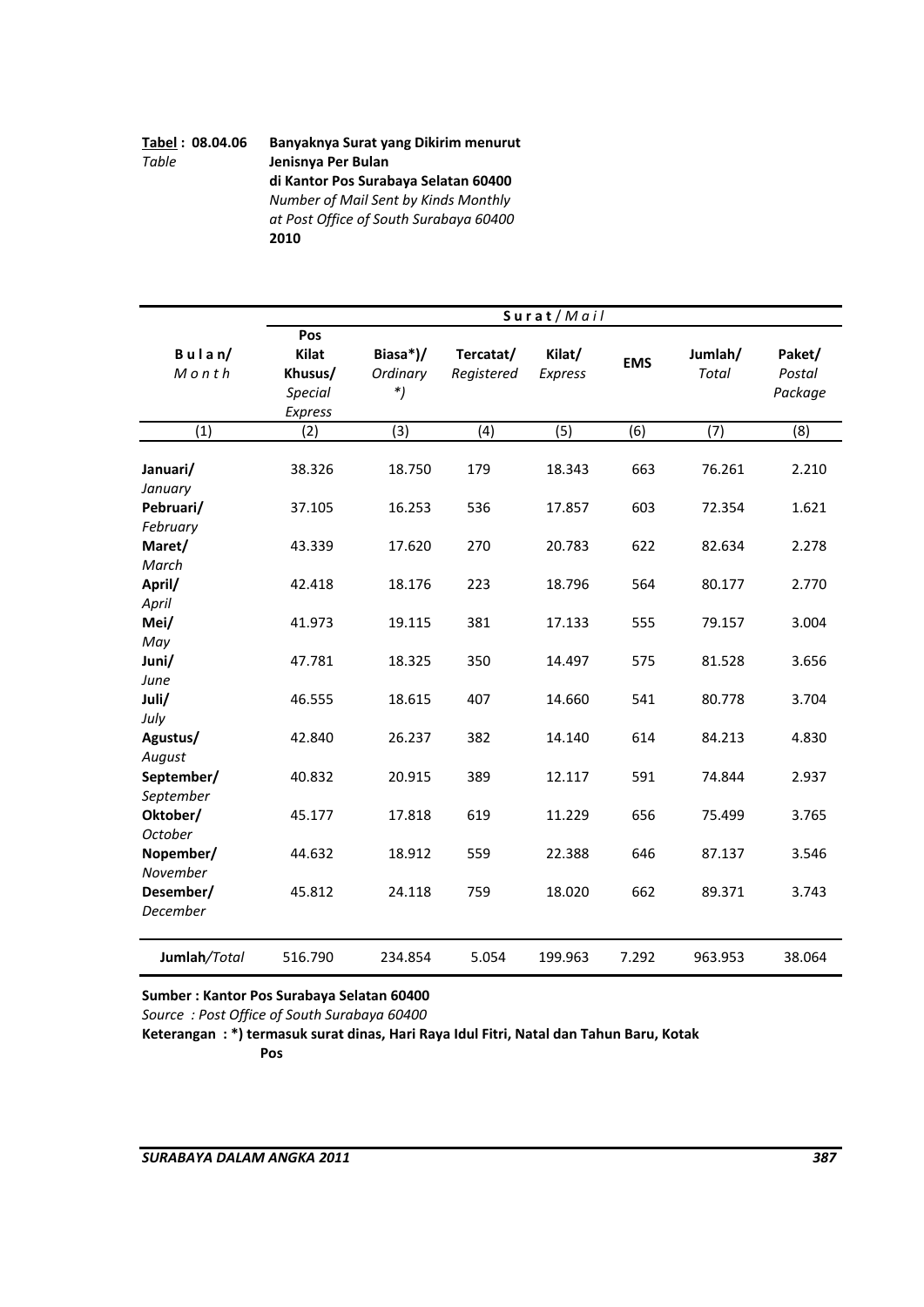# **Tabel : 08.04.07 Banyaknya Surat yang Dikirim Menurut Jenisnya** *Table*  **di Kantor Pos Surabaya Selatan 60400**  *Number of Mail Sent by Kinds at Post Office of Surabaya 60400* **2003 ‐ 2010**

|                   |                                                      |                             | Surat/Mail                        |                   |            |                  |                                 |
|-------------------|------------------------------------------------------|-----------------------------|-----------------------------------|-------------------|------------|------------------|---------------------------------|
| $T$ ahun/<br>Year | Pos<br>Kilat<br>Khusus/<br><b>Special</b><br>Express | Biasa*)/<br>Ordi-<br>nary*) | Ter-<br>catat/<br>Regis-<br>tered | Kilat/<br>Express | <b>EMS</b> | Jumlah/<br>Total | Paket Pos/<br>Postal<br>Package |
| (1)               | (2)                                                  | (3)                         | (4)                               | (5)               | (6)        | (7)              | (8)                             |
| 2003              | 570.652                                              | 5.680.337                   | 3.107                             | 178.074           | 3.485      | 6.435.655        | 23.786                          |
| 2004              | 448.158                                              | 4.427.920                   | 5.070                             | 34.761            | 7.006      | 4.922.915        | 11.495                          |
| 2005              | 459.216                                              | 1.838.637                   | 3.801                             | 815.065           | 5.431      | 3.122.150        | 18.718                          |
| 2006              | 424.200                                              | 1.693.250                   | 3.600                             | 564.414           | 6.900      | 2.692.364        | 12.000                          |
| 2007              | 494.186                                              | 376.255                     | 2.554                             | 198.699           | 6.319      | 1.078.013        | 18.713                          |
| 2008              | 373.003                                              | 142.981                     | 1.562                             | 483.699           | 8.048      | 1.009.293        | 23.565                          |
| 2009              | 400.296                                              | 501.837                     | 3.276                             | 261.281           | 8.055      | 1.174.745        | 20.090                          |
| 2010              | 516.790                                              | 234.854                     | 5.054                             | 199.963           | 7.292      | 963.953          | 38.064                          |

# **Sumber : Kantor Pos Surabaya Selatan 60400**

*Source : Post Office of Surabaya 60400* 

**Keterangan : \*) Termasuk surat dinas, Hari Raya Idul Fitri, Natal dan Tahun Baru, Kotak Pos, Tromol Pos dan Kantor Pos Tambahan** 

*Note : \*) Included Official Mail, Post Office Box and Extra Post Office Activity*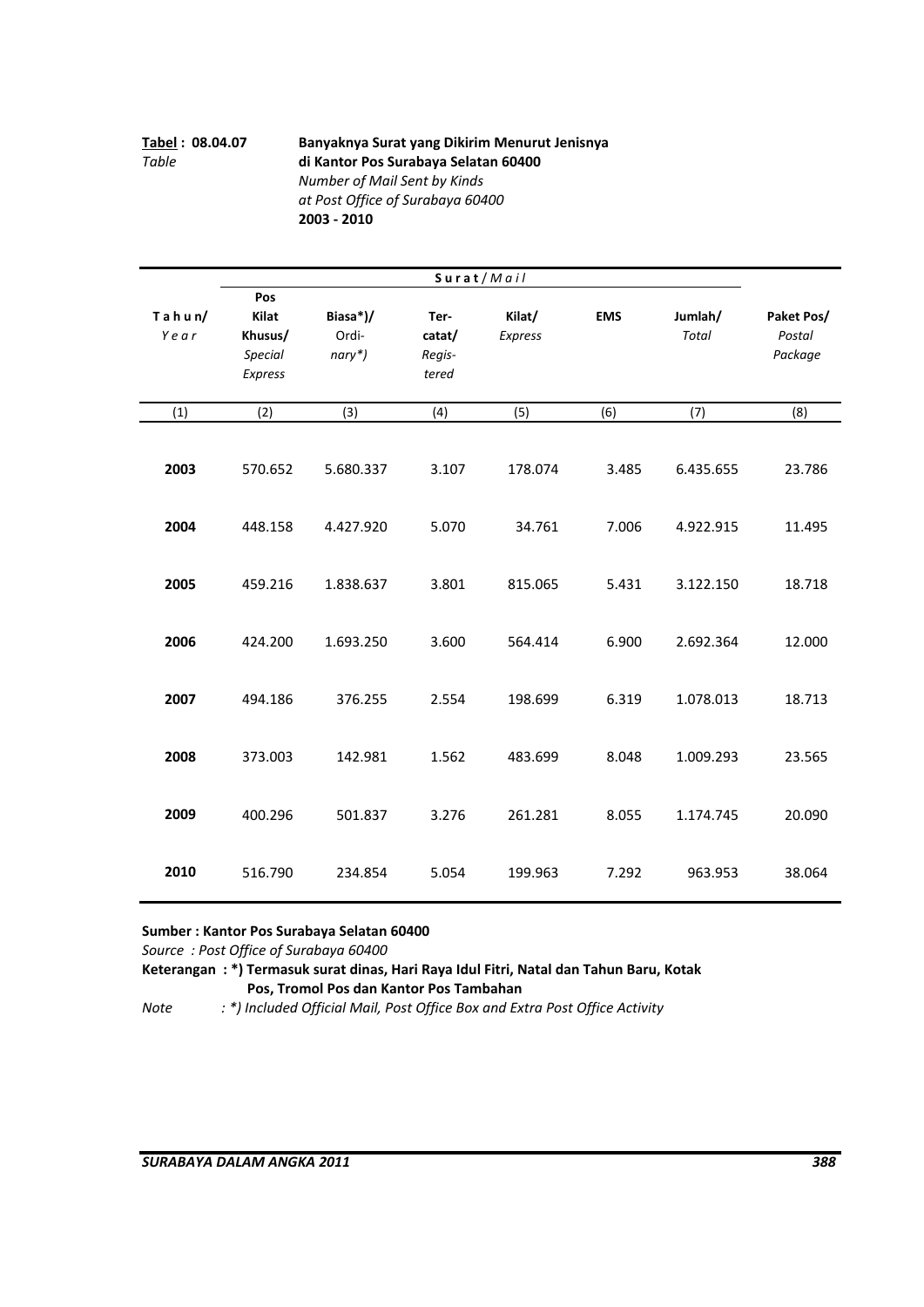# **Tabel : 08.04.08 Banyaknya Surat yang Diterima menurut Jenisnya di Kantor Pos dan Giro Besar Klas I Surabaya 60000** *Number of Mail Received by Kinds Monthly at Type I Post and Postal Clearing Office of Surabaya 60000* **2010**

|                                  |                                               |                    | Surat/Mail              |                   |            |                         |                                    |
|----------------------------------|-----------------------------------------------|--------------------|-------------------------|-------------------|------------|-------------------------|------------------------------------|
| Bulan/<br>Month                  | Kilat<br>Khusus/<br><b>Special</b><br>Express | Biasa/<br>Ordinary | Tercatat/<br>Registered | Kilat/<br>Express | <b>EMS</b> | Jumlah/<br><b>Total</b> | Pos<br>Paket/<br>Postal<br>Package |
| (1)                              | $\overline{(2)}$                              | $\overline{3}$     | (4)                     | (5)               | (6)        | $\overline{(7)}$        | (8)                                |
| Januari/<br>January              |                                               |                    |                         |                   |            |                         |                                    |
| Pebruari/                        |                                               |                    |                         |                   |            |                         |                                    |
| February<br>Maret/<br>March      |                                               |                    |                         |                   |            |                         |                                    |
| April/<br>April                  |                                               |                    |                         |                   |            |                         |                                    |
| Mei/<br>May                      |                                               |                    |                         |                   |            |                         |                                    |
| Juni/<br>June                    |                                               |                    |                         |                   |            |                         |                                    |
| Juli/<br>July                    |                                               |                    |                         |                   |            |                         |                                    |
| Agustus/<br>August<br>September/ |                                               |                    |                         |                   |            |                         |                                    |
| September<br>Oktober/            |                                               |                    |                         |                   |            |                         |                                    |
| <b>October</b><br>Nopember/      |                                               |                    |                         |                   |            |                         |                                    |
| November<br>Desember/            |                                               |                    |                         |                   |            |                         |                                    |
| December                         |                                               |                    |                         |                   |            |                         |                                    |

**Jumlah**/*Total*

**Sumber : Kantor Pos dan Giro Besar Klas I Surabaya 60000**

*Source : Type I Post and Postal Clearing Office of Surabaya 60000*

**Keterangan : \*) Termasuk surat dinas, Hari Raya Idul Fitri, Natal dan T**

# **Tromol Pos dan Kantor Pos Tambahan**

*Note : \*) Included Official Mail, Post Office Box and Extra Post Office Activity*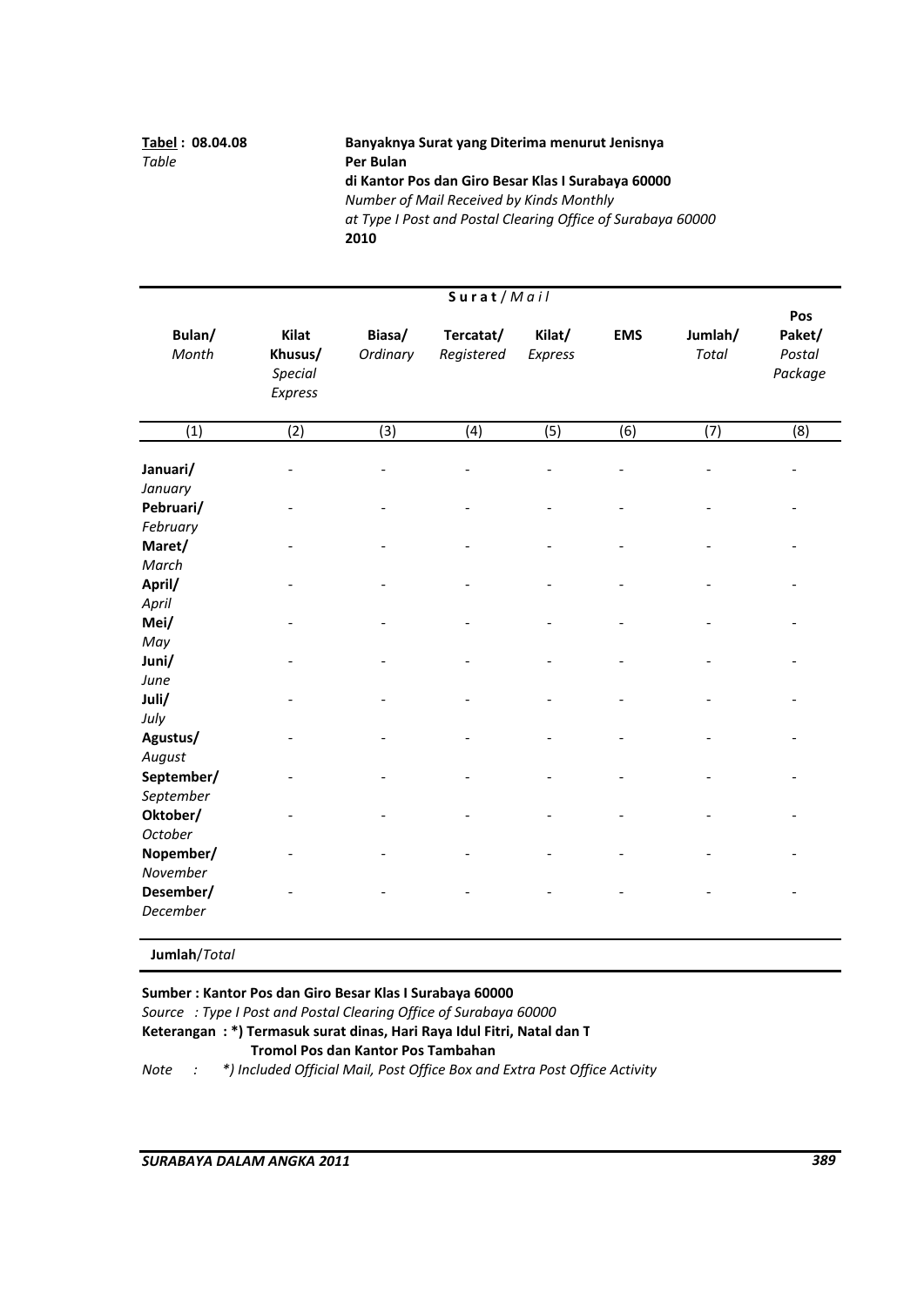# **Tabel : 08.04.09 Banyaknya Surat yang Diterima menurut Jenisnya di Kantor Pos Surabaya Selatan 60400** *Number of Mail Received by Kinds Monthly at Post Office of Surabaya 60400*  **2010**

|                                   |                                                      |                          | Surat/Mail              |                   |                          |                         | Pos                         |
|-----------------------------------|------------------------------------------------------|--------------------------|-------------------------|-------------------|--------------------------|-------------------------|-----------------------------|
| Bulan/<br>Month                   | <b>Kilat</b><br>Khusus/<br><b>Special</b><br>Express | Biasa/<br>Ordinary       | Tercatat/<br>Registered | Kilat/<br>Express | <b>EMS</b>               | Jumlah/<br><b>Total</b> | Paket/<br>Postal<br>Package |
| $\overline{(1)}$                  | (2)                                                  | (3)                      | (4)                     | (5)               | (6)                      | (7)                     | (8)                         |
| Januari/<br>January               | 106.559                                              |                          |                         | 39.807            |                          | 146.366                 |                             |
| Pebruari/                         | 99.605                                               |                          |                         | 34.523            |                          | 134.128                 |                             |
| February<br>Maret/<br>March       | 161.616                                              |                          |                         | 35.931            |                          | 197.547                 |                             |
| April/                            | 183.815                                              | $\overline{\phantom{0}}$ |                         | 35.025            | $\overline{\phantom{0}}$ | 218.840                 |                             |
| April<br>Mei/<br>May              | 175.551                                              |                          |                         | 40.025            |                          | 215.576                 |                             |
| Juni/                             | 177.483                                              |                          |                         | 36.024            |                          | 213.507                 |                             |
| June<br>Juli/<br>July             | 171.682                                              |                          |                         | 41.626            | $\overline{\phantom{0}}$ | 213.308                 |                             |
| Agustus/                          | 181.787                                              |                          |                         | 41.424            |                          | 223.211                 |                             |
| August<br>September/<br>September | 137.739                                              |                          |                         | 39.021            |                          | 176.760                 |                             |
| Oktober/                          | 170.773                                              | $\overline{\phantom{0}}$ |                         | 36.177            | $\overline{a}$           | 206.950                 |                             |
| October<br>Nopember/<br>November  | 140.826                                              |                          |                         | 34.031            |                          | 174.857                 |                             |
| Desember/<br>December             | 165.024                                              |                          |                         | 37.113            |                          | 202.137                 |                             |
| Jumlah/Total                      | 1.872.460                                            |                          |                         | 450.727           |                          | 2.323.187               |                             |

### **Sumber : Kantor Pos Surabaya Selatan 60400**

*Source : Post Office of Surabaya 60400* 

**Keterangan : \*) Termasuk surat dinas, Hari Raya Idul Fitri, Natal dan Tahun Baru, Kotak Pos,**

**Tromol Pos dan Kantor Pos Tambahan** 

*Note : \*) Included Official Mail, Post Office Box and Extra Post Office Activity*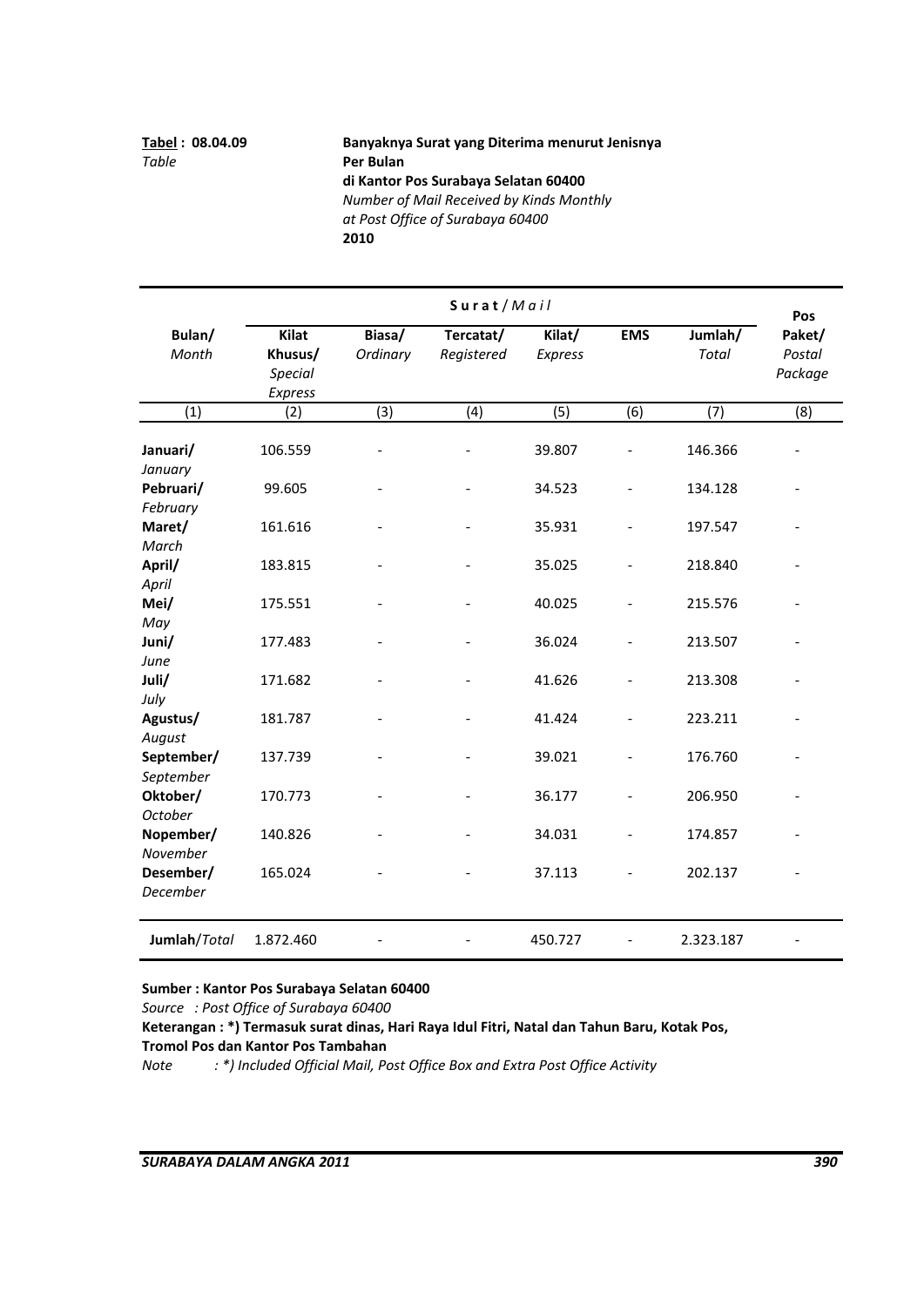**Tabel : 08.04.10 Banyaknya Surat yang Diterima menurut Jenisnya** *Table*  **di Kantor Pos Surabaya Selatan 60400** *Number of Mail Received by Kinds at Post Office of Surabaya 60400* 

**2004 ‐ 2010**

**Biasa\*)/ Ter‐ Kilat/ EMS Jumlah/ Paket/** *Ordi‐* **catat/** *Express Total Postal nary\*) Regis‐ Package tered Express* (3) (4) (5) (6) (8) (9) **2004** 527.449 5.503.536 4.896 74.498 3.963 6.114.342 ‐ **2005** 1.705.627 9.167.880 42.777 163.669 11.003 11.090.956 42.454 **2006** 1.855.653 7.162.923 49.817 159.728 12.617 9.240.738 ‐ **Khusus/** *Special*  $(1)$   $(2)$ **S u r a t** / *M a i l* **Pos B u l a n/ Kilat** *M o n t h* **2007** 2.081.331 8.237.361 47.168 180.976 13.716 10.560.552 ‐ **2008** ‐ ‐‐ ‐‐ ‐ ‐ **2009** ‐ ‐‐ ‐‐ ‐ ‐ **2010** ‐ ‐‐ ‐‐ ‐ ‐

**Sumber : Kantor Pos Surabaya Selatan 60400**

*Source : Post Office of Surabaya 60400* 

**Keterangan : \*) Termasuk surat dinas, Hari Raya Idul Fitri, Natal dan Tahun Baru, Kotak Pos, Tromol Pos dan Kantor Pos Tambahan** 

*Note : \*) Included Official Mail, Post Office Box and Extra Post Office Activity*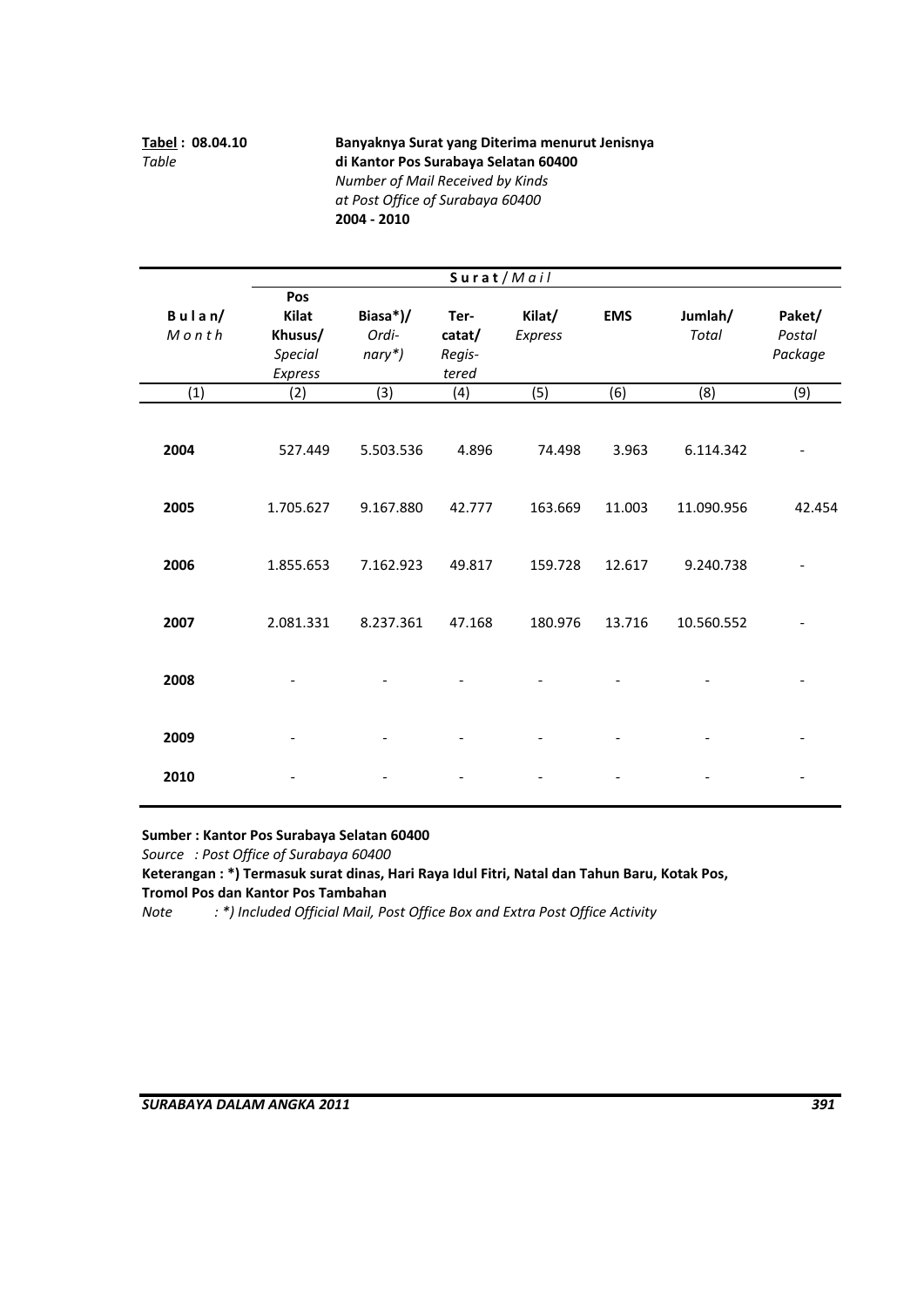### **Tabel : 08.04.11 Lalu Lintas Penjualan Materai, Giro Pos, Cek Pos** *Table*  **dan Pembayaran Uang Pensiun Sipil/ABRI Per Bulan di Kantor Pos dan Giro Besar Klas I Surabaya 60000**  *Stamp Sold, Postal Clearing Account Deposits and Withdrawals and Civil Servant/Army Pension Payment at Type I Post and Postal Clearing Office of Surabaya 60000 Monthly*  **2010**

|                  |                       |                         | Pengambilan            | Pembayaran<br>Pensiun  |
|------------------|-----------------------|-------------------------|------------------------|------------------------|
| $B$ ulan/        | Penjualan<br>Materai/ | Penyetoran<br>Giro Pos/ | Giro Pos/              | Sipil/ABRI/            |
| $M$ on th        | <b>Stamp Sold</b>     | <b>Postal Clearing</b>  | <b>Postal Clearing</b> | Civil                  |
|                  |                       | Deposits                | Withdrawals            | Servant/Army           |
|                  |                       |                         |                        | <b>Pension Payment</b> |
| (1)              | (2)                   | (3)                     | (4)                    | (5)                    |
|                  |                       |                         |                        |                        |
| Januari/         | 5.078.400.000         | 838.028.827             | 52.424.208.121         | 21.470.206.400         |
| January          |                       |                         |                        |                        |
| Pebruari/        | 4.646.700.000         | 1.486.379.305           | 19.282.620.463         | 21.052.474.700         |
| February         |                       |                         |                        |                        |
| Maret/           | 5.451.900.000         | 3.311.309.825           | 34.444.216.322         | 21.024.832.968         |
| March            |                       |                         |                        |                        |
| April/           | 5.381.700.000         | 2.411.210.794           | 34.971.638.388         | 20.994.378.700         |
| April            |                       |                         |                        |                        |
| Mei/             | 5.134.800.000         | 1.807.612.220           | 17.091.775.851         | 21.917.715.100         |
| May              |                       |                         |                        |                        |
| Juni/            | 5.134.000.000         | 1.433.928.456           | 21.890.377.149         | 24.904.011.300         |
| June             |                       |                         |                        |                        |
| Juli/            | 6.025.650.000         | 4.164.851.144           | 21.013.856.810         | 22.380.165.468         |
| July<br>Agustus/ | 5.374.350.000         | 1.563.864.888           | 16.798.430.624         | 22.007.637.500         |
| August           |                       |                         |                        |                        |
| September/       | 4.146.750.000         | 1.271.736.990           | 14.488.584.353         | 21.835.183.700         |
| September        |                       |                         |                        |                        |
| Oktober/         | 5.645.700.000         | 1.930.553.385           | 17.247.670.719         | 22.014.918.200         |
| October          |                       |                         |                        |                        |
| Nopember/        | 5.335.800.000         | 1.717.754.657           | 17.477.985.481         | 22.105.669.600         |
| November         |                       |                         |                        |                        |
| Desember/        | 5.626.200.000         | 1.889.049.622           | 19.989.741.023         | 28.350.774.600         |
| December         |                       |                         |                        |                        |
| Jumlah/Total     | 62.981.950.000        | 23.826.280.113          | 287.121.105.304        | 270.057.968.236        |
|                  |                       |                         |                        |                        |
| 2010             | 62.981.950.000        | 23.826.280.113          | 287.121.105.304        | 270.057.968.236        |
| 2009             | 57.250.950.000        | 7.579.082.818           | 62.028.350.415         | 248.901.559.200        |
| 2008             | 49.654.026.000        | 266.793.464.711         | 101.531.844.699        | 147.384.323.400        |
| 2007             | 50.811.042.000        | 169.474.621.525         | 104.331.348.617        | 184.876.612.000        |
| 2006             | 45.679.650.000        | 163.876.158.291         | 95.897.976.003         | 183.982.255.041        |

**Sumber : Kantor Pos dan Giro Besar Klas I Surabaya 60000** 

*Source : Type I Post and Postal Clearing Office of Surabaya 60000*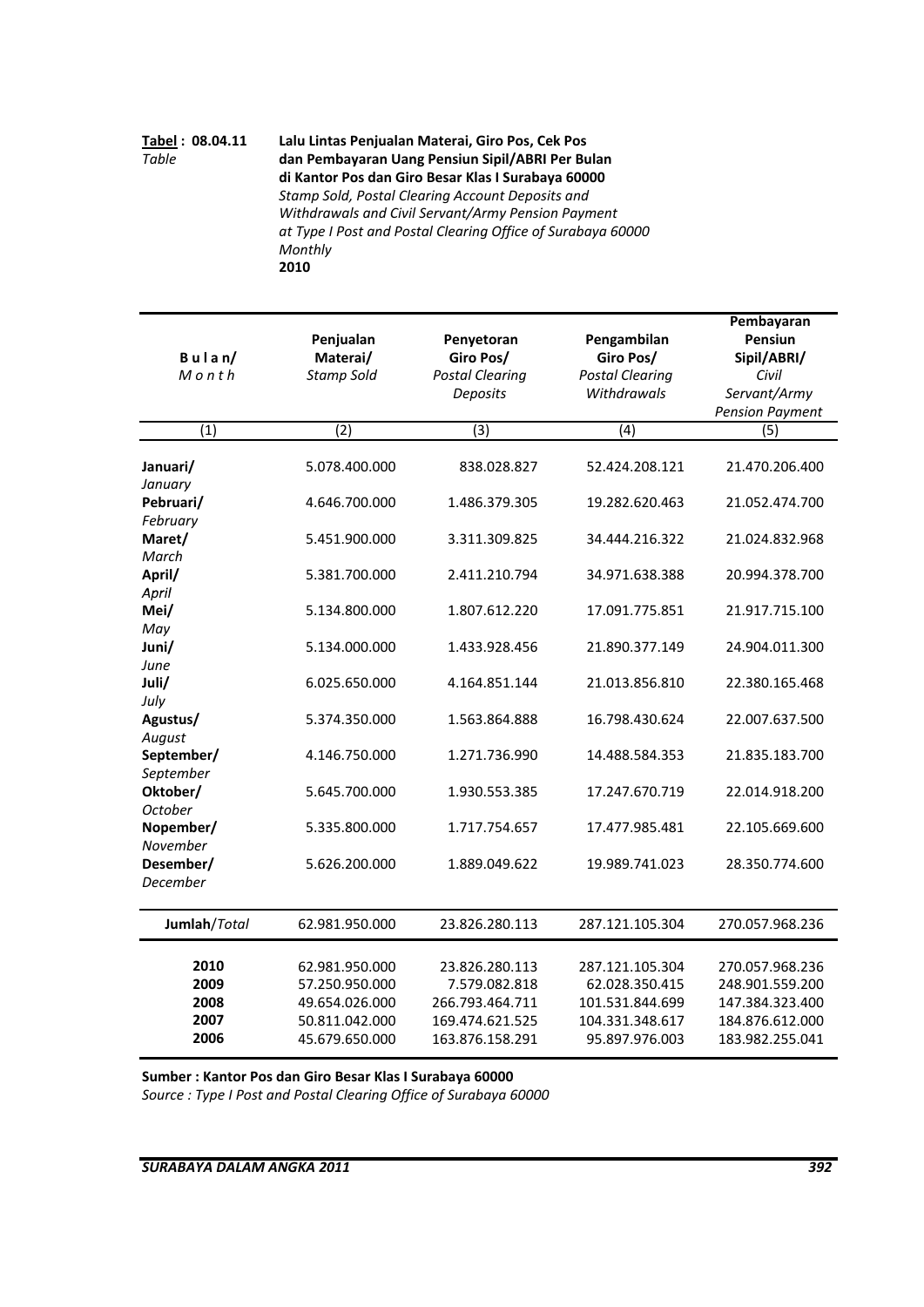# **Tabel : 08.04.12 Lalu Lintas Penjualan Materai, Giro Pos, Cek Pos** *Table*  **dan Pembayaran Uang Pensiun Sipil/ABRI Per Bulan** *Stamp Sold, Postal Clearing Account Deposits and Withdrawals and Civil Servant/Army Pension Payment Monthly*  **2010**

|               |                   |                        |                        | Pembayaran             |
|---------------|-------------------|------------------------|------------------------|------------------------|
|               | Penjualan         | Penyetoran             | Pengambilan            | Pensiun                |
| $B$ ulan/     | Materai/          | Giro Pos/              | Giro Pos/              | Sipil/ABRI/            |
| $M$ onth      | <b>Stamp Sold</b> | <b>Postal Clearing</b> | <b>Postal Clearing</b> | Civil                  |
|               |                   | Deposits               | Withdrawals            | Servant/Army           |
|               |                   |                        |                        | <b>Pension Payment</b> |
| (1)           | (2)               | (3)                    | (4)                    | (5)                    |
|               |                   |                        |                        |                        |
| Januari/      | 391.500           | 70.339.991.512         | 131.608.048.030        | 16.781.891.100         |
| January       |                   |                        |                        |                        |
| Pebruari/     | 411.350           | 107.033.318.471        | 194.079.423.026        | 16.285.942.500         |
| February      |                   |                        |                        |                        |
| Maret/        | 515.850           | 151.933.161.084        | 256.933.311.977        | 16.310.181.000         |
| March         |                   |                        |                        |                        |
| April/        | 483.900           | 68.869.095.827         | 410.216.232.960        | 16.251.467.300         |
| April<br>Mei/ | 501.900           | 130.253.988.780        | 208.949.400.417        | 20.159.242.000         |
| May           |                   |                        |                        |                        |
| Juni/         | 488.100           | 165.572.197.144        | 199.000.219.303        | 19.217.529.500         |
| June          |                   |                        |                        |                        |
| Juli/         | 549.250           | 158.876.927.404        | 222.281.254.096        | 33.447.961.700         |
| July          |                   |                        |                        |                        |
| Agustus/      | 520.500           | 115.011.920.258        | 216.248.197.923        | 17.065.720.000         |
| August        |                   |                        |                        |                        |
| September/    | 407.350           | 110.859.794.953        | 192.804.411.900        | 16.871.202.200         |
| September     |                   |                        |                        |                        |
| Oktober/      | 543.500           | 109.914.260.179        | 208.356.362.500        | 17.231.242.500         |
| October       |                   |                        |                        |                        |
| Nopember/     | 532.150           | 113.302.813.169        | 217.461.350.882        | 17.001.684.700         |
| November      |                   |                        |                        |                        |
| Desember/     | 541.850           | 158.585.859.132        | 285.335.200.284        | 17.071.844.500         |
| December      |                   |                        |                        |                        |
| Jumlah/Total  | 5.887.200         | 1.460.553.327.913      | 2.743.273.413.298      | 223.695.909.000        |

**Sumber : Kantor Pos dan Giro Surabaya 60400**

*Source : Post and Postal Clearing Office of Surabaya 60400*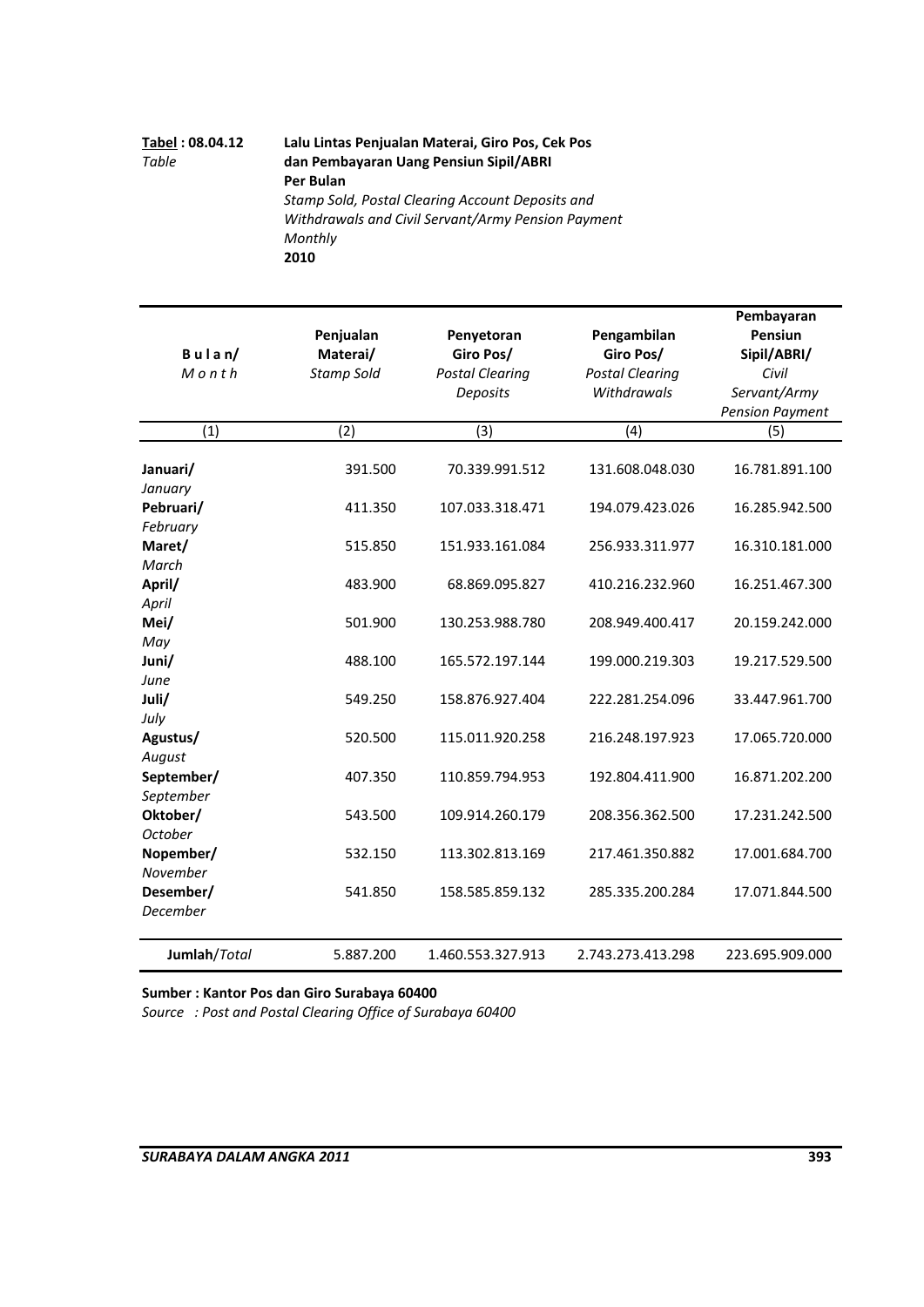| Tabel: 08.04.13 | Sambungan Telepon Induk menurut Kantor Pendirian |
|-----------------|--------------------------------------------------|
| Table           | dan Jenis Sambungan                              |
|                 | Central and Main Telephone Connections by        |
|                 | Representative Offices and Type of Connections   |
|                 | 2010                                             |

| <b>Kantor Daerah/</b><br>Representative Offices | Berbayar/<br>Commercial | Telepon Umum/<br><b>General Telephone</b> | Jumlah/<br><b>Total</b> |  |
|-------------------------------------------------|-------------------------|-------------------------------------------|-------------------------|--|
| (1)                                             | (2)                     | (3)                                       | (4)                     |  |
| - Surabaya Barat*)/<br>West Surabaya            | 203.814                 | 2.250                                     | 206.064                 |  |
| - Surabaya Timur**)/<br>East Surabaya           | 212.611                 | 3.108                                     | 215.719                 |  |
| Jumlah/Total                                    | 416.425                 | 5.358                                     | 421.783                 |  |

**Keterangan**/*Note :*

**\*) Kecuali**/*Except Lamongan, Gresik dan Madura*

**\*\*) Kecuali**/*Except Sidoarjo, Mojokerto dan Jombang*

**Sumber : PT Telekomunikasi Indonesia, Divisi Regional V Jawa Timur**

*Source : Telecomunication Indonesia Co Ltd (State Entrp ),Regional Division No V of East Java*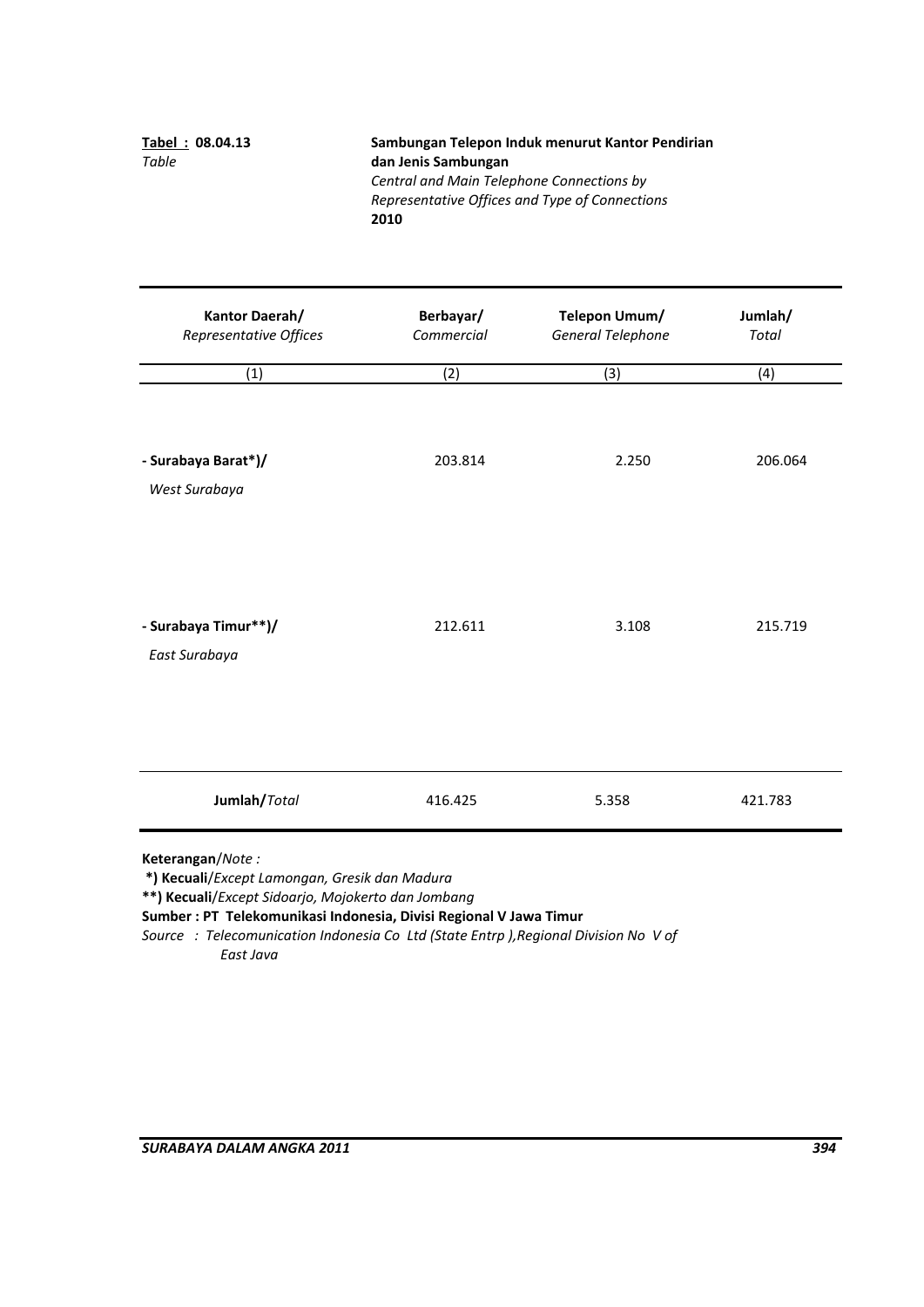**Tabel : 08.04.14 Jumlah dan Kapasitas Sentral Telepon**  *Table*  **Menurut Kantor Daerah**  *Number and Capacity ofCentral Telephone by Representative Offices* **2010**

| Kantor Daerah/<br>Representative Offices |      |                | Jumlah/<br>Number        | Kapasitas/<br>Capacities |  |
|------------------------------------------|------|----------------|--------------------------|--------------------------|--|
| (1)                                      |      | (2)            | (3)                      | (4)                      |  |
| - Surabaya Barat*)/                      | 2006 | 3              | 17                       | 334.693                  |  |
| West Surabaya                            | 2007 | 3              | 17                       | 333.440                  |  |
|                                          | 2008 | -              | $\overline{\phantom{a}}$ |                          |  |
|                                          | 2009 | $\overline{2}$ | 18                       | 328.342                  |  |
|                                          | 2010 | $\overline{2}$ | 15                       | 316.909                  |  |
|                                          |      |                |                          |                          |  |
| - Surabaya Timur**)/                     | 2006 | 5              | 11                       | 344.475                  |  |
| East Surabaya                            | 2007 | 5              | 11                       | 346.299                  |  |
|                                          | 2008 |                |                          |                          |  |
|                                          | 2009 | 2              | 15                       | 317.081                  |  |
|                                          | 2010 | $\overline{2}$ | 9                        | 329.930                  |  |

**Keterangan**/*Note :*

**\*) Kecuali**/*Except Lamongan, Gresik dan Madura*

**\*\*) Kecuali**/*Except Sidoarjo, Mojokerto dan Jombang*

**Sumber : PT Telekomunikasi Indonesia, Divisi Regional V Jawa Timur**

*Source : Telecomunication Indonesia Co Ltd (State Entrp ),Regional Division No V of East Java*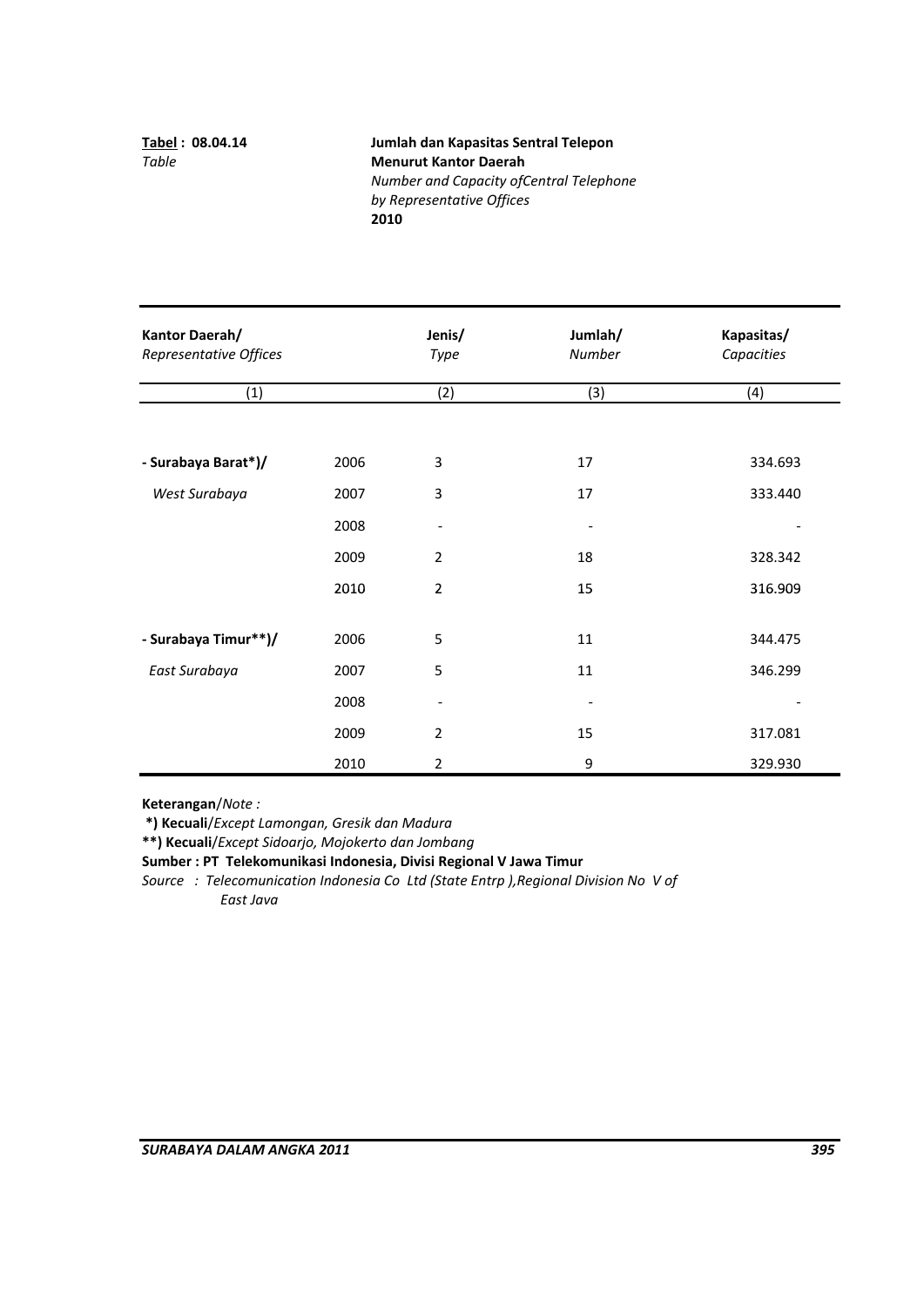# **Tabel : 08.04.15 Banyaknya Warung Telekomunikasi dan Telpon Umum** *Table*  **Menurut Stasiun Telpon Otomat** *Number of Telephone House and Telephone Shelter*

*by Automatic Telephone Station* **2010**

|                                                                             |      | Wartel A, Wartel B, |            |               |
|-----------------------------------------------------------------------------|------|---------------------|------------|---------------|
| <b>Stasiun Telpon Otomat</b><br>(STO)/Automatic<br><b>Telephone Station</b> |      | Warung Telkom/      | <b>TUC</b> | <b>JUMLAH</b> |
| (1)                                                                         |      | (2)                 | (3)        | (4)           |
| Surabaya Barat*)                                                            |      |                     |            |               |
| West Surabaya                                                               |      |                     |            |               |
|                                                                             | 2006 | 11.664              | 2.270      | 13.934        |
|                                                                             | 2007 | 9.371               | 2.245      | 11.616        |
|                                                                             | 2008 |                     |            |               |
|                                                                             | 2009 | 7.596               | 2.250      | 9.846         |
|                                                                             | 2010 | 6.405               | 2.250      | 8.655         |
| Surabaya Timur **)                                                          |      |                     |            |               |
| East Surabaya                                                               |      |                     |            |               |
|                                                                             | 2006 | 13.642              | 3.205      | 16.847        |
|                                                                             | 2007 | 11.022              | 3.211      | 14.233        |
|                                                                             | 2008 |                     |            |               |
|                                                                             | 2009 | 7.534               | 3.208      | 10.742        |
|                                                                             | 2010 | 6.992               | 3.208      | 10.200        |
|                                                                             |      |                     |            |               |
|                                                                             |      |                     |            |               |
| Jumlah                                                                      | 2006 | 25.306              | 5.475      | 30.781        |
|                                                                             | 2007 | 20.393              | 5.456      | 25.849        |
|                                                                             | 2008 |                     |            |               |
|                                                                             | 2009 | 15.130              | 5.458      | 20.588        |
|                                                                             | 2010 | 13.397              | 5.458      | 18.855        |

**Keterangan**/*Note :*

**\*) Kecuali**/*Except Lamongan, Gresik dan Madura*

**\*\*) Kecuali**/*Except Sidoarjo, Mojokerto dan Jombang*

**Sumber : PT Telekomunikasi Indonesia, Divisi Regional V Jawa Timur**

*Source : Telecomunication Indonesia Co Ltd (State Entrp ),Regional Division No V of East Java*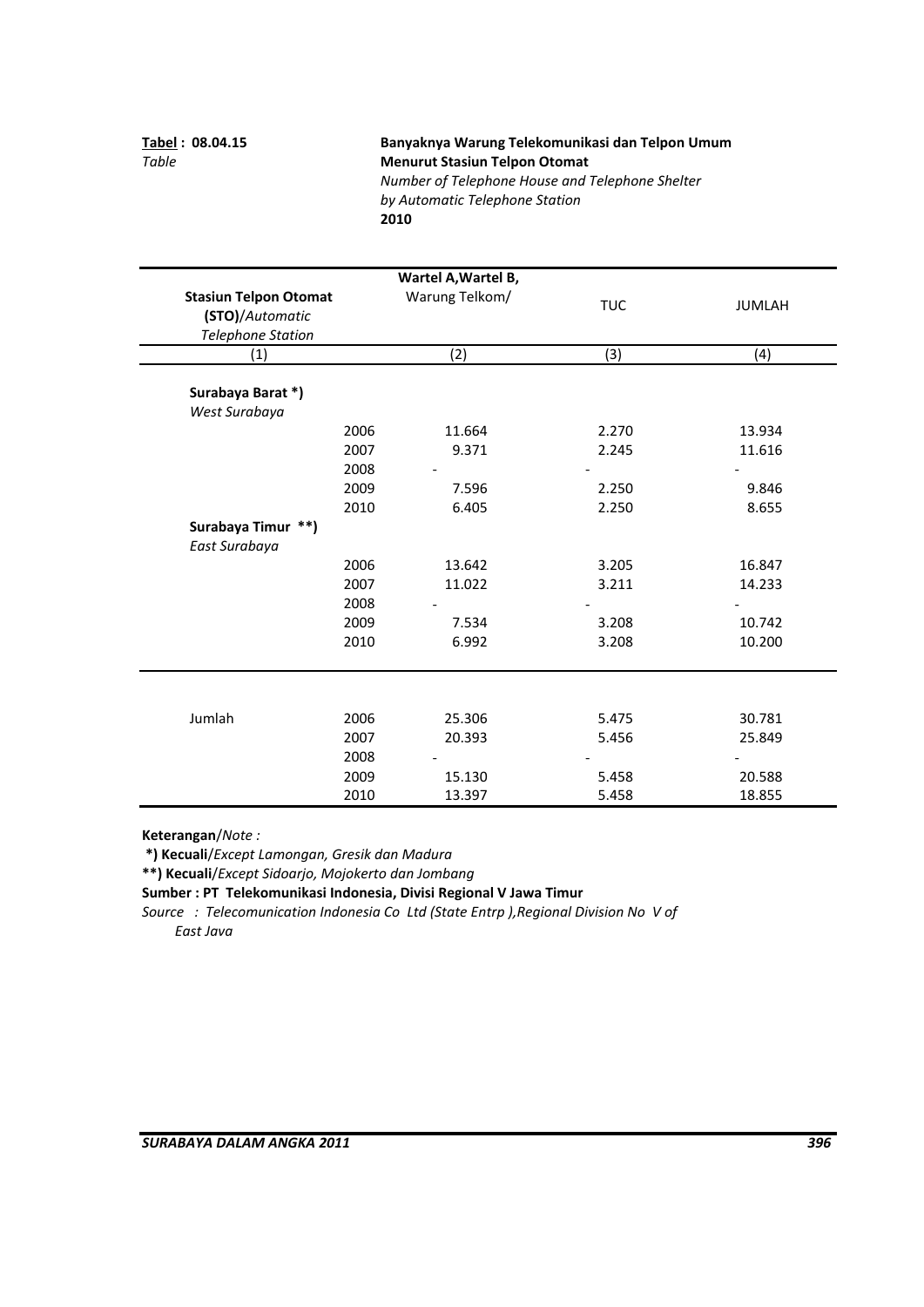# **Tabel : 08.05.01 Banyaknya Hotel, Kamar, Tempat Tidur dan Tenaga Kerja** *Table*  **Menurut Klasifikasi Hotel** *Number of Hotel, Room, Bed and Employee by Hotel Classification*

| Kecamatan/                                                         |                         | Kamar/ | <b>Tempat</b> | Tenaga Kerja/Employee |                  |                  |
|--------------------------------------------------------------------|-------------------------|--------|---------------|-----------------------|------------------|------------------|
| Sub District                                                       | <b>Hotel</b>            | Room   | Tidur/        | Laki-laki/            | Perempuan/       | Jumlah/          |
|                                                                    |                         |        | <b>Bed</b>    | Male                  | Female           | <b>Total</b>     |
| $\overline{(1)}$                                                   | (2)                     | (3)    | (4)           | (5)                   | $\overline{(6)}$ | $\overline{(7)}$ |
| <b>Bintang V</b><br><b>Five Stars</b>                              | 5                       | 1.330  | 1.535         | 1.224                 | 415              | 1.639            |
| <b>Bintang IV</b><br><b>Four Stars</b>                             | 9                       | 1.683  | 2.023         | 1.631                 | 553              | 2.184            |
| <b>Bintang III</b><br><b>Three Stars</b>                           | 11                      | 1.371  | 2.038         | 1.121                 | 326              | 1.447            |
| <b>Bintang II</b><br><b>Two Stars</b>                              | $\overline{\mathbf{4}}$ | 338    | 604           | 177                   | 77               | 254              |
| <b>Bintang I</b><br><b>One Stars</b>                               | $\pmb{4}$               | 275    | 447           | 132                   | 56               | 188              |
| Non Bintang dan<br>Akomodasi<br>Pre Star and other<br>Accomodation | 107                     | 3.376  | 4.488         | 1.343                 | 523              | 1.866            |
| Jumlah/Total                                                       | 140                     | 8.373  | 11.135        | 5.628                 | 1.950            | 7.578            |

**2010**

**Sumber : Badan Pusat Statistik Kota Surabaya**

*Source : BPS ‐ Statistics of Surabaya*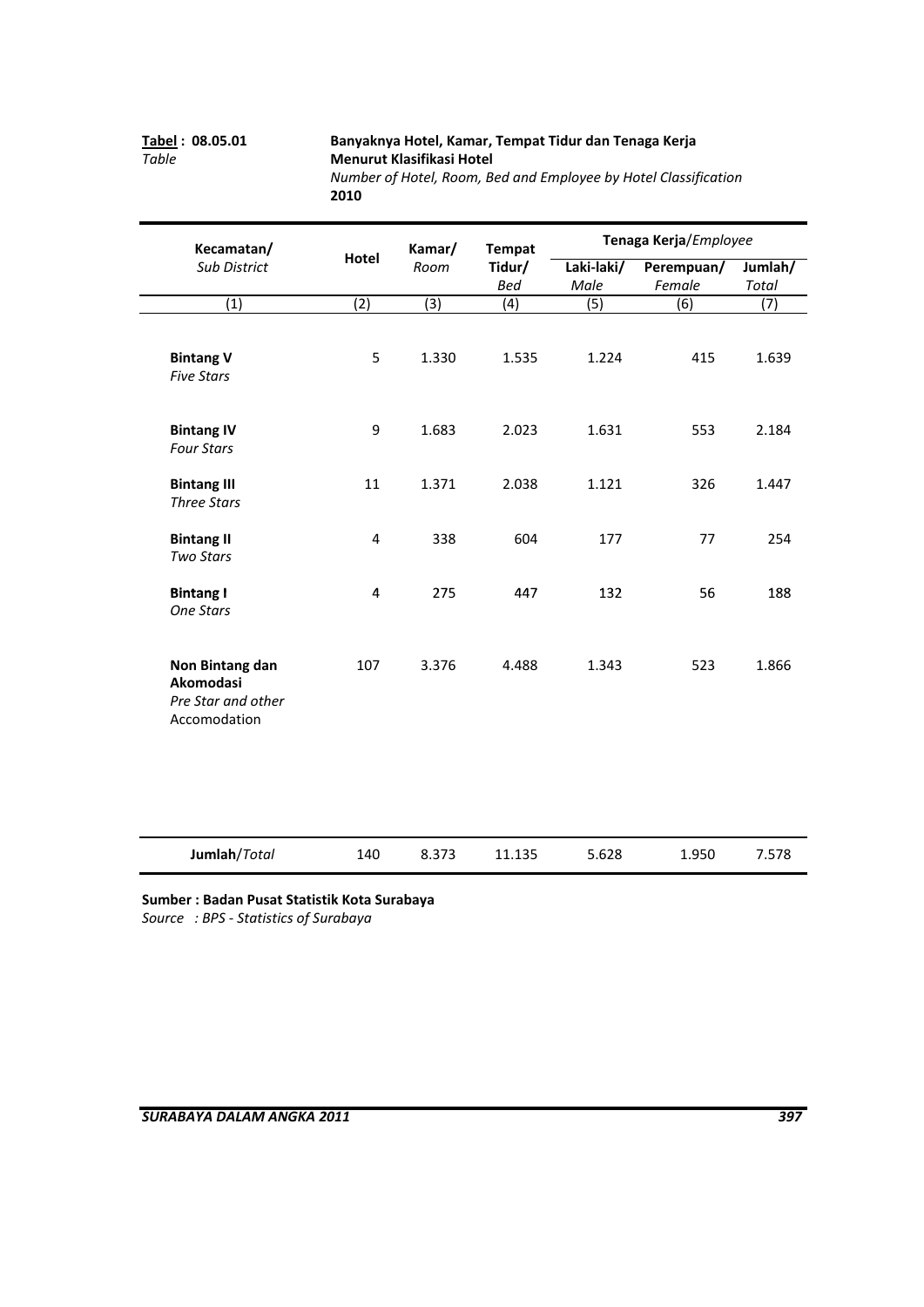### **Tabel : 08.05.02 Banyaknya Hotel, Kamar, Tempat Tidur dan Tenaga Kerja** *Table*  **per Kecamatan**

*Number of Hotel, Room, Bed and Employee by Sub District* **2010**

| Kecamatan/          |                          | Kamar/                   | <b>Tempat</b>  | Tenaga Kerja/Employee    |                          |                          |
|---------------------|--------------------------|--------------------------|----------------|--------------------------|--------------------------|--------------------------|
| <b>Sub District</b> | Hotel                    | Room                     | Tidur/<br>Bed  | Laki-laki/<br>Male       | Perempuan/<br>Female     | Jumlah/<br>Total         |
| (1)                 | (2)                      | (3)                      | (4)            | (5)                      | (6)                      | (7)                      |
| Surabaya Pusat      |                          |                          |                |                          |                          |                          |
| 01. Tegalsari       | 15                       | 1.564                    | 1.924          | 1.507                    | 525                      | 2.032                    |
| 02. Genteng         | 20                       | 1.760                    | 2.280          | 1.471                    | 463                      | 1.934                    |
| 03. Bubutan         | 13                       | 407                      | 547            | 108                      | 40                       | 148                      |
| 04. Simokerto       | 4                        | 124                      | 223            | 56                       | 15                       | 71                       |
| Surabaya Utara      |                          |                          |                |                          |                          |                          |
| 05. P. Cantian      | 16                       | 455                      | 793            | 228                      | 62                       | 290                      |
| 06. Semampir        | 4                        | 63                       | 102            | 24                       | $\mathbf{1}$             | 25                       |
| 07. Krembangan      | $\overline{7}$           | 633                      | 912            | 505                      | 148                      | 653                      |
| 08. Kenjeran        | $\overline{a}$           | $\overline{a}$           | $\overline{a}$ |                          | $\overline{\phantom{a}}$ |                          |
| 09. Bulak           | $\mathbf{1}$             | 330                      | 330            | 3                        | 93                       | 96                       |
| Surabaya Timur      |                          |                          |                |                          |                          |                          |
| 09. Tambaksari      | 4                        | 253                      | 370            | 177                      | 41                       | 218                      |
| 10. Gubeng          | 14                       | 371                      | 502            | 126                      | 62                       | 188                      |
| 11. Rungkut         | 3                        | 77                       | 97             | 51                       | 12                       | 63                       |
| 12. T. Mejoyo       | $\overline{a}$           | $\overline{a}$           |                | $\overline{\phantom{a}}$ | $\frac{1}{2}$            |                          |
| 13. Gunung Anyar    | $\overline{a}$           | $\overline{a}$           |                | $\sim$                   | $\overline{\phantom{a}}$ | $\overline{\phantom{a}}$ |
| 14. Sukolilo        | $\overline{2}$           | 171                      | 426            | 29                       | 36                       | 65                       |
| 15. Mulyorejo       | $\overline{2}$           | 95                       | 95             | 76                       | 26                       | 102                      |
| Surabaya Selatan    |                          |                          |                |                          |                          |                          |
| 16. Sawahan         | 11                       | 629                      | 882            | 322                      | 105                      | 427                      |
| 17. Wonokromo       | 7                        | 633                      | 912            | 505                      | 148                      | 653                      |
| 18. K. Pilang       | $\overline{a}$           | $\overline{a}$           | $\overline{a}$ | $\overline{a}$           | $\overline{a}$           | $\overline{a}$           |
| 19. Dukuh Pakis     | 9                        | 900                      | 1.047          | 637                      | 220                      | 857                      |
| 20. Wiyung          | $\overline{a}$           | $\overline{\phantom{0}}$ |                | $\overline{a}$           | $\overline{a}$           |                          |
| 21. Wonocolo        | 4                        | 80                       | 111            | 49                       | 13                       | 62                       |
| 22. Gayungan        | $\mathbf{1}$             | 22                       | 44             | 12                       | 4                        | 16                       |
| 23. Jambangan       | $\overline{a}$           | $\overline{\phantom{0}}$ |                | $\overline{a}$           | $\overline{a}$           |                          |
| Surabaya Barat      |                          |                          |                |                          |                          |                          |
| 24. Tandes          | $\overline{\phantom{a}}$ | $\overline{a}$           |                | $\sim$                   |                          |                          |
| 25. Sukomanunggal   | 2                        | 68                       | 46             | 72                       | 23                       | 95                       |
| 26. Asemrowo        | $\mathbf{1}$             | 53                       | 53             | 19                       | 6                        | 25                       |
| 27. Benowo          | $\overline{a}$           |                          |                | $\overline{\phantom{a}}$ | $\overline{a}$           |                          |
| 28. Lakarsantri     | $\overline{a}$           |                          |                | $\overline{a}$           | L.                       |                          |
| 29. Bulak           | $\overline{a}$           |                          |                |                          | L.                       |                          |
| 30. Pakal           |                          |                          |                |                          |                          | $\overline{a}$           |
| 31. Sambikerep      |                          |                          |                |                          |                          |                          |
| Jumlah/Total        | 140                      | 8.373                    | 11.135         | 5.628                    | 1.950                    | 7.578                    |

**Sumber : Badan Pusat Statistik Kota Surabaya** *Source : BPS ‐ Statistics of Surabaya*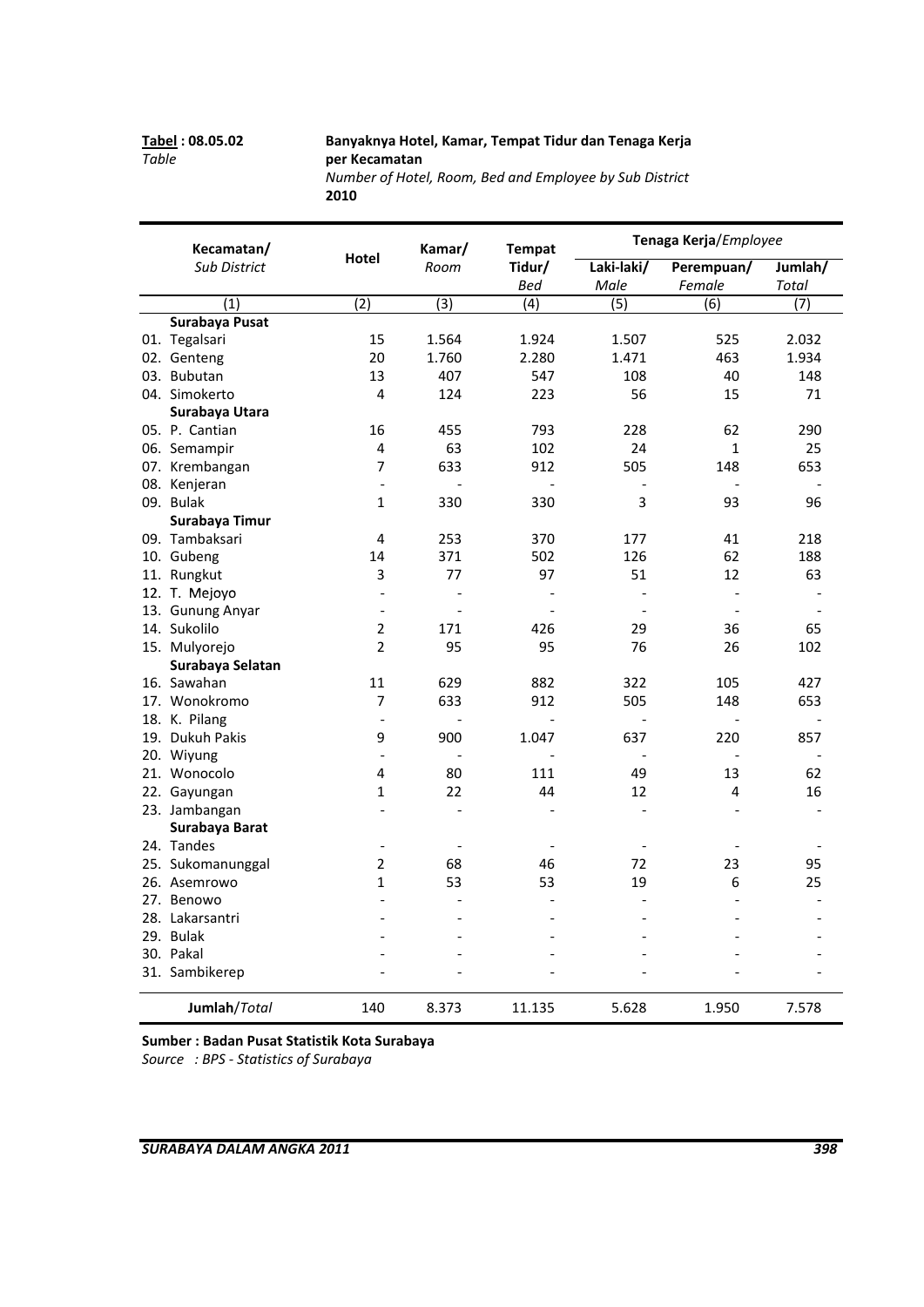**Tabel : 08.05.03 Tarif Kamar Standart dan Suite Hotel Berbintang per Malam/** *Table Rates Standard Room and Suite Room Star Hotels by Night* **2010**

| Hotel/Penginapan       | <b>Tarif Kamar Standart</b> |              | <b>Tarif Kamar Suite</b> |            |
|------------------------|-----------------------------|--------------|--------------------------|------------|
| Hotels/Accomodation    | <b>Rates Standard Room</b>  |              | Rates Suite Room         |            |
| (1)                    | (2)                         |              | (3)                      |            |
| Hyatt Regency/Bumi SBY | 724.790                     | 1.087.790    | 2.299.000                | 10.769.000 |
| Majapahit              | 966.000,00                  | 3.500.000,00 | 3.500.000,00             | 3.500.000  |
| Sheraton               | 1.712.850,00                | 1.815.000,00 | 3.448.500,00             | 17.500.000 |
| <b>JW.Mariot</b>       | 1.200.000,00                | 1.400.000,00 | 3.000.000,00             | 3.500.000  |
| Shangrila              | 1.250.000,00                | 1.750.000,00 | 3.000.000,00             | 3.238.000  |
| <b>Garden Palace</b>   | 628.000,00                  | 725.000,00   | 1.100.000,00             | 5.000.000  |
| Surabaya Plaza         |                             |              |                          |            |
| Tunjungan              | 800.000,00                  | 1.500.000,00 | 800.000,00               | 1.500.000  |
| <b>Grand Mercure</b>   | 745.000,00                  | 1.245.000,00 | 1.245.000,00             | 1.400.000  |
| Equator                | 380.000,00                  | 450.000,00   | 420.000,00               | 500.000    |
| Somerset               | 410.000,00                  | 780.000,00   | 750.000,00               | 1.400.000  |
| <b>Patra Hilton</b>    | 500.000,00                  | 800.000,00   | 800.000,00               | 1.000.000  |
| Paragon Apartement     | 888.000,00                  | 925.000,00   | 1.122.000,00             | 2.088.000  |
| <b>Novotel</b>         | 695.750,00                  | 695.750,00   | 1.095.750,00             | 1.095.750  |
| Garden                 | 464.500,00                  | 677.500,00   |                          |            |
| Elmi                   | 320.000,00                  | 425.000,00   | 907.500,00               | 1210000    |
| Weta Internis          | 305.000,00                  | 385.000,00   | 415.000,00               | 495.000    |
| <b>Nataour Simpang</b> | 425.000,00                  | 450.000,00   | 1.500.000,00             | 2.000.000  |
| Cendana                | 318.750,00                  | 446.000,00   | 510.000,00               | 765.000    |
| <b>Bisanta</b>         | 375.000,00                  | 450.000,00   | 550.000,00               | 800.000    |
| Santika                | 603.000,00                  | 837.500,00   | 1.172.500,00             | 1.172.500  |
| <b>New Grand Park</b>  | 355.000,00                  | 700.000,00   | 1.200.000,00             | 1.200.000  |
| Ibis Rajawali          | 255.000,00                  | 405.000,00   | 480.000,00               | 526.000    |
| Oval                   | 320.000,00                  | 375.000,00   |                          |            |
| Sahid                  | 350.000,00                  | 450.000,00   | 500.000,00               | 600.000    |
| <b>Grand Kalimas</b>   | 159.000,00                  | 180.000,00   | 228.000,00               | 250.000    |
| <b>Narita</b>          | 253.000,00                  | 400.000,00   | 429.000,00               | 550.000    |
| <b>Satelit</b>         | 302.500,00                  | 302.500,00   | 496.100,00               | 496.100    |
| Fortuna                | 297.000,00                  | 346.000,00   | 363.000,00               | 396.000    |
| <b>Tanjung</b>         | 175.000,00                  | 250.000,00   | 300.000,00               | 350.000    |
| Pregolan               | 180.611,00                  | 225.237,00   | 240.790,00               | 294.160    |
| <b>Semut</b>           | 110.000,00                  | 150.000,00   |                          |            |
| <b>Antariksa</b>       | 85.000,00                   | 190.000,00   |                          | 245.000    |

**Sumber : Badan Pusat Statistik Kota Surabaya** *Source : BPS ‐ Statistics of Surabaya*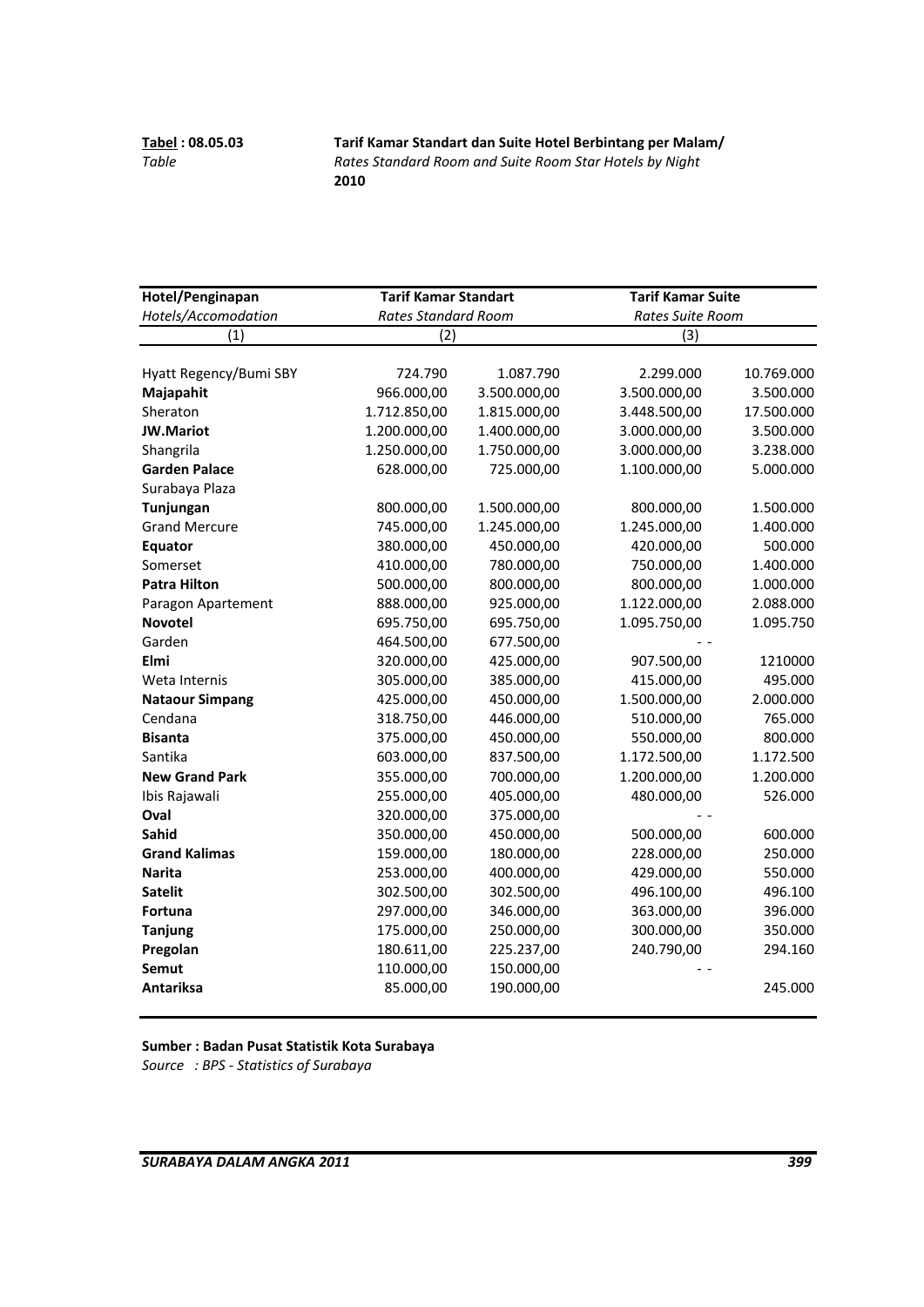| Hotel/Penginapan              | <b>Tarif Kamar Standart</b> |            | <b>Tarif Kamar Suite</b> |         |  |
|-------------------------------|-----------------------------|------------|--------------------------|---------|--|
| Hotels/Accomodation           | <b>Rates Standard Room</b>  |            | Rates Suite Room         |         |  |
| (1)                           | (2)                         |            | (3)                      |         |  |
| <b>Istana Permata Ngesong</b> | 121.000,00                  | 151.250,00 | 242.000,00               | 399.300 |  |
| Mini                          | 27.500,00                   | 50.000,00  |                          |         |  |
| Podo Seneng Perdana           | 110.000,00                  | 220.000,00 | 125.000,00               | 250.000 |  |
| Lestari                       | 35.000,00                   | 50.000,00  |                          |         |  |
| Losm.Puwodadi                 |                             |            |                          |         |  |
| Salome                        | 25.000,00                   | 25.000,00  |                          |         |  |
| Lumayan                       | 25.000,00                   | 25.000,00  |                          |         |  |
| Sakura                        | 25.000,00                   | 25.000,00  |                          |         |  |
| Bhineka 1,2                   | 100.000,00                  | 160.000,00 |                          | 250.000 |  |
| <b>Malibu</b>                 | 175.000,00                  | 175.000,00 | 225.000,00               | 225.000 |  |
| <b>Tanjung Mas</b>            | 130.000,00                  | 150.000,00 |                          |         |  |
| <b>Bintang</b>                | 150.000,00                  | 175.000,00 |                          |         |  |
| jahtera & Apart               | 100.000,00                  | 240.000,00 |                          |         |  |
| Cemara                        | 80.000                      | 200.000 -  |                          |         |  |
| Sagita Homestay               | 125.000                     | 125.000    | 135.000                  | 135.000 |  |
| <b>Bahagia</b>                |                             |            |                          |         |  |
| Ganefo                        | 50.000                      | 50.000     | 65.000                   | 65.000  |  |
| Gajah Mada                    | 45.000                      | 70.000 -   |                          | 100.000 |  |
| Kalimantan                    | 65.000                      | 85.000     | 120.000                  | 150.000 |  |
| Akasia Grand                  | 125.000                     | 125.000    | 235.000                  | 235.000 |  |
| Kemajuan                      | 40.000                      | $50.000 -$ |                          |         |  |
| Mansyur                       | 27.000                      | 54.000 -   |                          |         |  |
| Bawean                        |                             |            |                          |         |  |
| Peng.Kalimas                  | 55.000                      | 75.000     | 85.000                   | 110.000 |  |
| Gubeng                        | 70.000                      | 140.000 -  |                          |         |  |
| Chandra                       | 20.000                      | $20.000 -$ |                          |         |  |
| Darma                         | 80.000                      | 175.000 -  |                          | 200.000 |  |
| Teratai                       | 120.000                     | 120.000 -  |                          |         |  |
| Rungkut Ayu                   | 60.000                      | 70.000     | 90.000                   | 100.000 |  |
| Debino                        |                             |            |                          |         |  |
| Wisma Stesia                  | 125.000                     | 180.000    | 180.000                  | 200.000 |  |
| PT.Griya Andksh               | 275.000                     | 320.000    | 450.000                  | 540.000 |  |
| Puspa Asri                    | 90.000                      | $90.000 -$ |                          |         |  |
| Peng.Legian Wisata Permai     | 200.000                     | 200.000 -  |                          |         |  |

**Sumber : Badan Pusat Statistik Kota Surabaya** *Source : BPS ‐ Statistics of Surabaya*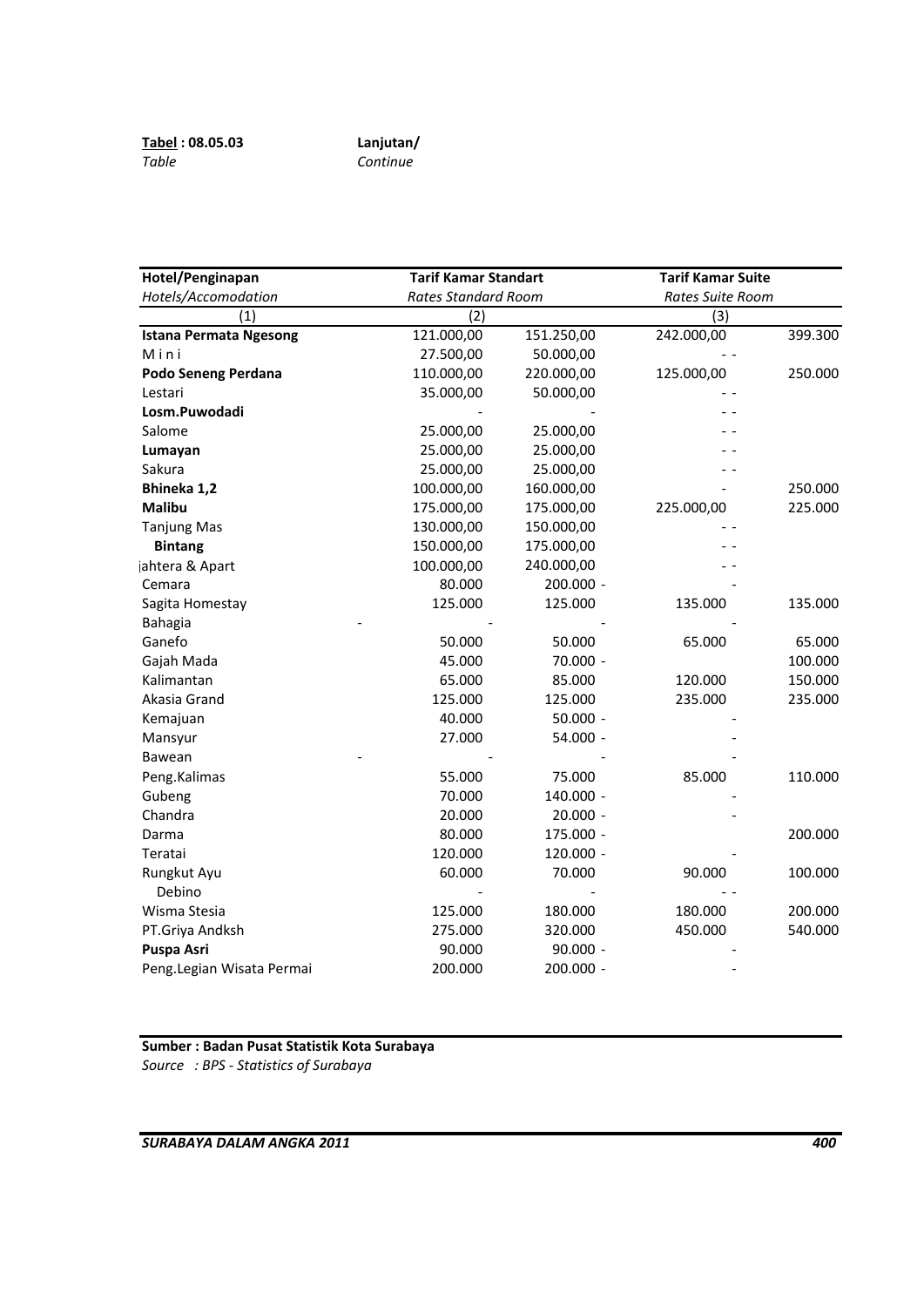**Tabel : 08.05.04 Tarif Kamar Standart dan Suite Hotel Melati per Malam/** *Table Rates Standard Room and Suite Room Jasmine Hotels by night* **2010**

| Hotel/Penginapan      |            | <b>Tarif Kamar Standart</b> |            | <b>Tarif Kamar Suite</b> |
|-----------------------|------------|-----------------------------|------------|--------------------------|
| Hotels/Accomodation   |            | <b>Rates Standard Room</b>  |            | Rates Suite Room         |
| (1)                   | (2)        |                             | (3)        |                          |
| Kenongo               | 190.000    | 230.000 -                   |            |                          |
| Sono Kembang          | 70.000     | 80.000 -                    |            |                          |
| Singaraja Indah       | 80.000,00  | 100.000,00                  | 100.000,00 | 120.000                  |
| Pavillyun             | 88.000,00  | 126.500,00                  | 132.000,00 | 187.000                  |
| Hana                  | 40.000,00  | 55.000,00                   |            |                          |
| Bali                  | 70.000,00  | 80.000,00                   |            |                          |
| Sari                  |            |                             |            |                          |
| Puri                  | 45.000,00  | 55.000,00                   |            |                          |
| Regal                 | 285.000,00 | 315.000,00                  | 345.000,00 | 650.000                  |
| Pondk Tanjung Indah   | 130.000,00 | 200.000,00                  |            |                          |
| Griyomulyo            | 99.500,00  | 233.500,00                  |            |                          |
| Pusaka                | 50.000,00  | 50.000,00                   |            |                          |
| Himalaya              | 40.000,00  | 80.000,00                   |            |                          |
| Pondk Mini Ayem       | 60.000,00  | 75.000,00                   |            |                          |
| Olimpic               | 110.000,00 | 140.000,00                  | 175.000,00 | 175.000                  |
| Dahlia                | 50.000,00  | 80.000,00                   |            |                          |
| Andita                | 250.000,00 | 375.000,00                  |            |                          |
| Istana Permata Dinoyo | 100.000,00 | 100.000,00                  |            |                          |
| Indah                 | 55.000,00  | 55.000,00                   |            |                          |
| Jagalan Raya          | 125.000,00 | 140.000,00                  | 160.000,00 | 200.000                  |
| <b>Semut Kali</b>     | 70.000,00  | 100.000,00                  | 100.000,00 | 120.000                  |
| Nusa Indah            |            |                             |            |                          |
| <b>Pondk Irian</b>    | 40.000,00  | 40.000,00                   | 50.000,00  | 50.000                   |
| Fauji                 | 15.000,00  | 15.000,00                   |            |                          |
| Mesir                 | 100.000,00 | 350.000,00                  | 350.000,00 | 500.000                  |
| Kalianyar             |            |                             |            |                          |
| Merdeka               | 25.000,00  | 40.000,00                   |            |                          |
| <b>Hotel Stasion</b>  |            |                             |            |                          |
| Kaha                  |            |                             |            |                          |
| Matahari              | 50.000     | $50.000 -$                  |            |                          |
| Orchid                | 135.000,00 | 135.000,00                  |            |                          |
| Dinasti               | 116.000,00 | 145.000,00                  | 153.000,00 | 170.000                  |
| Wisma Kalibokor       | 150.000,00 | 150.000,00                  |            |                          |
| Asri Family           | 100.000,00 | 160.000,00                  |            |                          |
| Istana P. Ngagel      | 205.000,00 | 230.000,00                  | 235.000,00 | 285.000                  |
| Sonny                 | 120.000,00 | 120.000,00                  | 150.000,00 | 150.000                  |
| <b>Nugraha</b>        | 110.000,00 | 110.000,00                  | 160.000,00 | 160.000                  |
|                       |            |                             |            |                          |

**Sumber : Badan Pusat Statistik Kota Surabaya**

*Source : BPS ‐ Statistics of Surabaya*

*SURABAYA DALAM ANGKA 2011 401*